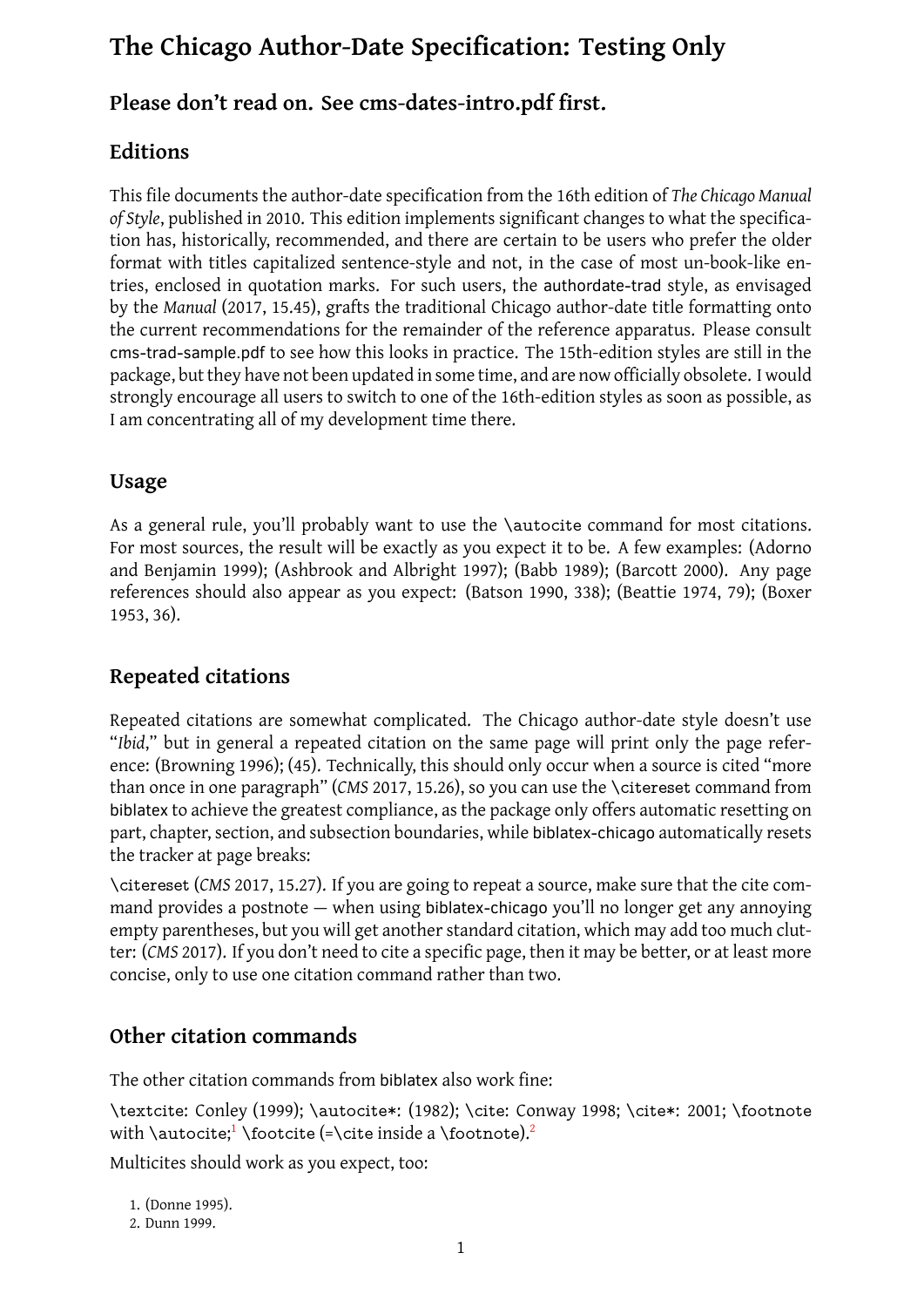thorize 1977a, 1977a, 1977b);  $\mathcal{P}$  the same author with postnotes: (Pirumova 1977b);  $\mathcal{P}$ 1977a; 1977b, 14); \textcites by the same author with postnotes: Pirumova (1977a, 37; 1977b).

Biblatex-chicago now also provides a \gentext[cite](#page-8-0) comma[nd, w](#page-8-1)hich prints an Author's (forthcoming) name in [the ge](#page-13-0)[nitive c](#page-13-1)ase in what is otherwise a standard \textcite. If you want to [chang](#page-13-0)[e the de](#page-13-1)fault <**'s**> printed there you can specify whatever text you wish [like so](#page-13-0): \g[entext](#page-13-1)cite[<ending>][][]{entry:key}. There is also a \gentextcites command, modified thus: [\gen](#page-6-0)[textcite](#page-6-0)s[<ending>]()()[][]{key1}{key2}.

# **Shorthands**

Chicago's author-date style only seems to recommend the use of shorthands as abbreviations for long authors' names, particularly institutional names (*CMS* 2017, 15.36). By default, I have followed this recommendation: \autocites: (BSI 1985; ISO 1997); \textcites: BSI (1985) and ISO (1997). This shorthand will by default appear at the head of the entry in the list of references, followed by the parenthesized expansion of the sho[rthan](#page-15-0)d, taken from the author field. (This is a change from the 15th edition.) [You w](#page-7-2)ill u[sually](#page-10-0) also need a sortkey field to mak[e sure](#page-10-0) that the entry is alphabetized by the shorthand rather than by the title. I[f you](#page-7-2) use a \printbiblist{shorthand} command, the list of shorthands will still be printed, so you now have a variety of options available for presenting the expansions depending on your specific requirements. Please note, also, that you can get back something approaching the "standard" behavior of shorthands if you give the cmslos=false option to biblatex-chicago in your document preamble.

## **Mildly problematic entries**

In most entries, the absence of an author can be supplied by, e.g., an editor or a translator: (Crow and Olson 1966); (Silverstein 1974). Sometimes an anonymous work's author is known or can be guessed: ([Horsley] 1796); ([Cook?] 1730). Alternatively, in some cases the title may appear in place of the author: (*Stanze* 1547); (*True and Sincere Declaration* 1610). The 16th edition is less than enth[usiast](#page-8-2)ic about the [use of](#page-14-0) "Anon." as author.

By default, in most entry typ[es, an](#page-10-1) absent date [wi](#page-8-3)ll automatically provoke Biber into searching for other sorts of dates in the e[ntry,](#page-14-1) in the order year, eventyear[, orig](#page-14-2)year, urlyear: e.g., (Evanston Public Library, n.d.), which only has a urlyear. In three entry types — Music, Review, and Video — this search order is eventyear, origyear, year, urlyear, as in these types the earliest year should take precedence (cf. page 5, below). Beginning with this release, you can change the default search order, [for](#page-9-0) all but the three types just mentioned, by using the cmsdate option in the preamble of your document, instead of (or in addition to) using it in the options field of individual entries. Settin[g](#page-4-0) that option in the preamble either to "both" or "on" makes the document-wide search order: origyear, year, eventyear, urlyear. This may be useful for documents that contain many entries with multiple dates, and where you want *always* to present the earlier (i.e., orig) dates at the head of reference list entries and in citations. You can eliminate some of these dates from the running, or change the search order, using the \DeclareLabeldate command in your preamble, but please be aware that I have hard-coded the possibilities above into the author-date style in order to cope with some tricky corners of the specification. If you reorder these dates, and your references enter these tricky corners, the results might be surprising. (Cf. section 4.5.8 in biblatex.pdf and especially section 5.2, s.v. "date" in biblatex-chicago.pdf for the gory details.)

In most entry types, the absence of all four possible dates will automatically produce "n.d." instead: (Bernstein, n.d.). You can also give it yourself in the form \bibstring{nodate}: (Ross, n.d.). A date that can be guessed should appear within square brackets: (Clark [1957?]). Forth-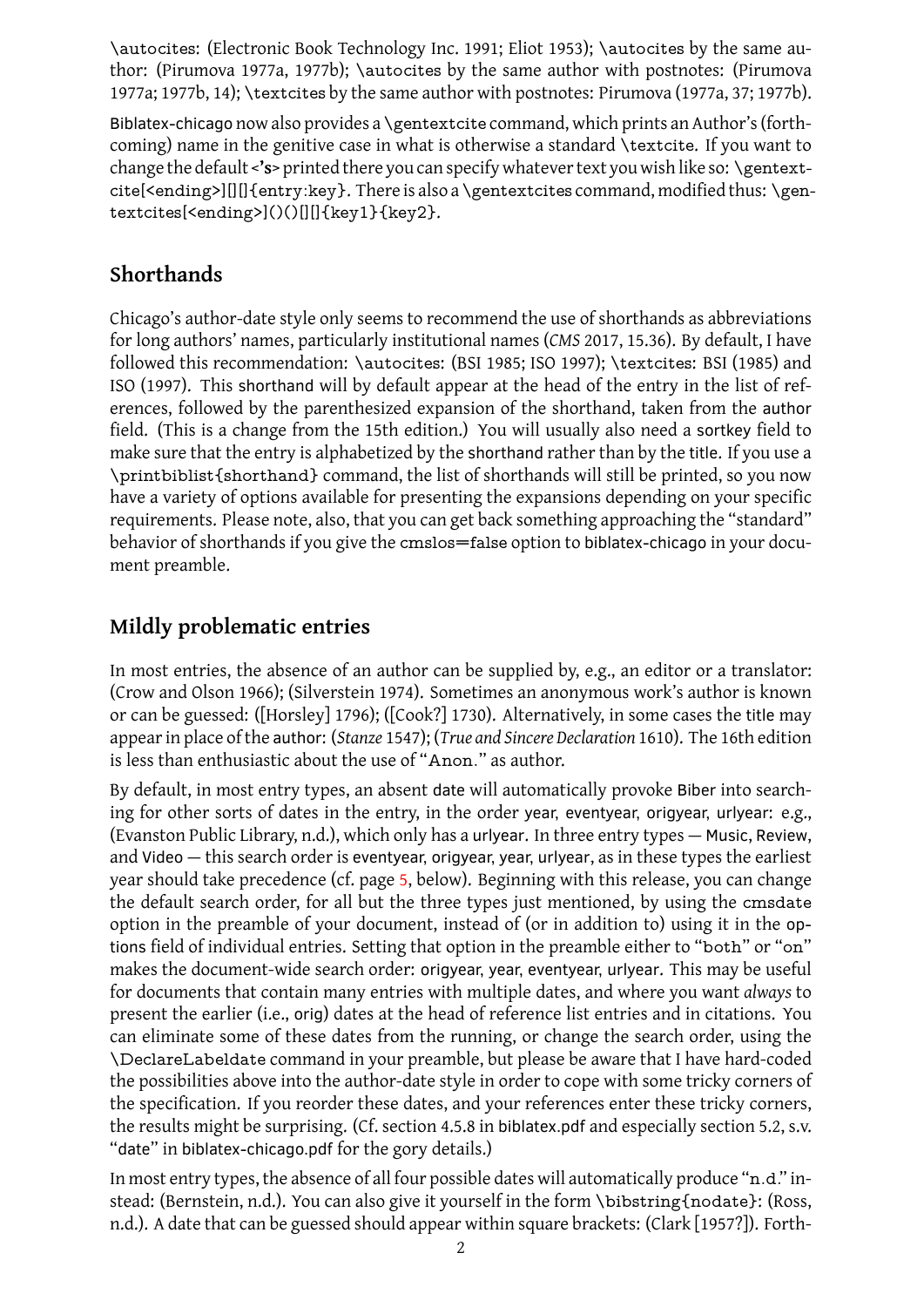the year (instead of the date) field, so that the word appears correctly in both citations and  $\mathcal{A}$ the list of references: (Author, forthcoming); (Contributor, forthcoming).

The 16th edition of the *Manual* has changed the rules for entries with more than one date (*CMS* 2017, 15.38). First, Music, Review, and Video entries have their own rules, which are applied automatically. (Once again, see page [5, belo](#page-6-0)w.) For other [entry types, th](#page-7-3)ere are two options, corresponding to two different states of the cmsdate entry (or preamble) option. The default is cmsdate=off: (Maitland 1926). Here, setting the pubstate field to reprint ensures that a [notic](#page-15-0)e of the original publication da[te](#page-4-0) will be printed at the end of the reference list entry. Alternatively, you can use cmsdate=both: (Emerson [1836] 1985); (Maitland [1898] 1998). cmsdate=new and cmsda[te=o](#page-11-0)ld are both now synonyms of both, while cmsdate=on is still available even though it falls outside the specification: (James 1909). These options, in combination with others available in your .bib files, ca[n cover a wid](#page-8-4)e range of d[ifficult cases](#page-11-1). Please see the next section below, the documentation in biblatex-chicago.pdf, particularly in section 5.2, s.v. "date," and also the following entries in dates-test.bib[: \(Sch](#page-10-2)weitzer [1911] 1966; E. B. White 1946a, 1946b).

## **Corners [of th](#page-15-1)[e spec](#page-15-2)ification**

In some cases, the *Manual* isn't altogether clear about how to present entries in the authordate style. I'm pretty certain about most of what follows, but if you interpret the specification differently please let me know.

#### **InReference entries**

These present several peculiarities: the title of the work should always take the place of any author, no "n.d." will automatically be provided, and any postnote field will be enclosed in quotation marks preceded by "s.v." for "*sub verbo*." This allows you to refer to alphabetized articles in well-known reference works: (*Ency. Brit.,* 15th ed*.* 1980, s.v. "Hume, David"); (*New Grove Dict.,* n.d., s.v. "Sibelius, Jean"); (Wikipedia 2019, s.v. "BibTeX").

#### **Author-le[ss A](#page-12-0)rticle, Review, and Manual entries**

In Article and Review entries with the magazine entrysubtype, the absence of an author automatically places the journaltitle of the periodical in citations and at the head of the entry in the list of references: (*Gourmet* 2000). (Without the entrysubtype, you'll get the title at the head rather than the journaltitle.) You can cite newspaper and magazine articles entirely within the text, i.e., without them appearing in the reference list (*CMS* 2017, 15.47), if you set the cmsdate=full entry option: (*Lake Forester,* March 23, 2000); (*New York Times,* April 10, 2000). In Manual entries, the orga[nizatio](#page-9-1)n field does the same: (Electronic Book Technology Inc. 1991). If you wish to present an abbreviated form of the organizatio[n nam](#page-15-0)e in citations only, then the shortauthor field  $-$  or in other cases the [shorthand](#page-11-2) field  $-$  is the place f[or it: \(BSI](#page-12-1) [1985](#page-12-1)). For abbreviated journaltitles, you can use shortjournal, which also allows you, should you [wish](#page-8-0), to provide a list of abbreviated journal names with their expansions using \printbiblist{shortjournal}: (*Ergänzungsblätter z. Allg. Lit.-Ztg.* 1828).

#### **Misc entries with an entrysubtype**

When citing individual letter-like pieces from an unpublished archive where only an origdate is present, you no longer need to set the cmsdate option in your .bib entry, as Biber and biblatex-chicago now handle this automatically: (Creel 1918). Non-letters, e.g., interviews, use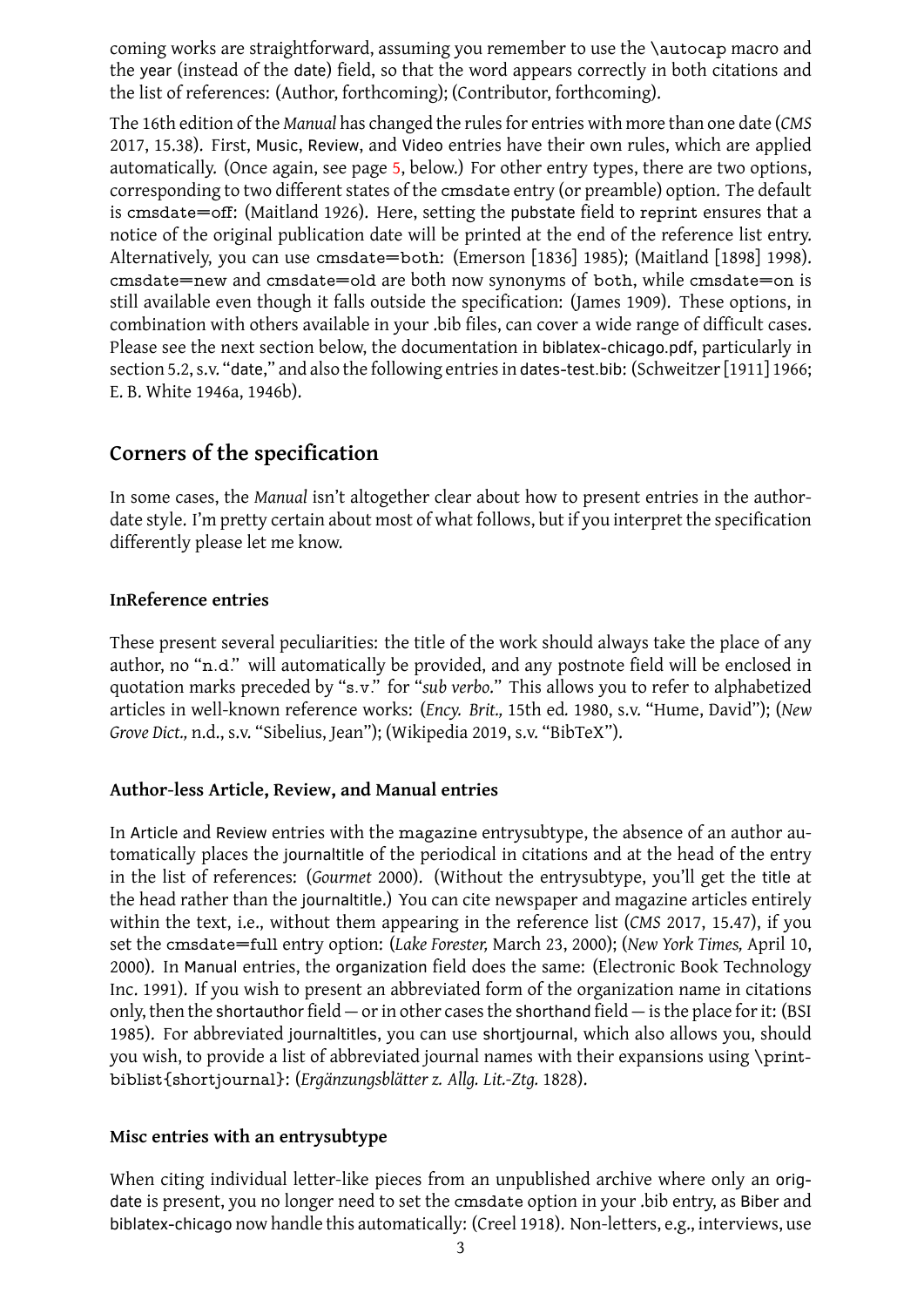can put \bibstring{nodate} in the year field: (Dinkel, n.d.). For citing whole collections, see the next section.

## **entrysubtype = {classical}**

This option's name derives from its use for citing texts from classical antiquity, though in the author-date style especially it can be put to use in several other contexts. In a nutshell, any entry with such an entrysubtype will be treated, in citations only, not as author-date but as author-title. (Entries in the list of references, e.g., a particular edition of Aristotle, will still appear in standard author-date format.) A \cite\* or \autocite\* command will, in such a case, produce the title rather than the year. Some examples should make this clearer:

Classical works: without abbreviation: (Aristotle, *Metaphysica*)*;* with abbreviation: (Aristotle, *Metaph.*)*;* (Pl., *Resp.*)*;* using standard pagination: (*Metaph.* 3.2.996b5–8); (*Resp.* 420e); work cited by page of a modern edition, i.e., without entrysubtype: (Euripides 1958, 198).

Sacred works, e.g., the Bible and the Qur'an: (Gen. [25:19–36:43](#page-6-1)).

An unpublish[ed ar](#page-13-2)chive, from which more than one work has been cit[ed: \(H](#page-13-2)ouse Papers, file 12). (Both this and the previous example use a Misc entry with cla[ssica](#page-9-2)l entrysubtype.)

#### **Comments inside citations**

If you wish to include a comment inside the parentheses of a citation, it will need to be separated by a semicolon (*CMS* 2017, 15.23). If you have a postnote, then you can manually provide the punctuation and comment in that field, e.g., (Stendhal 1925, 4; the unrevised trans.). Without a postnote, you have two choices. You can enable the postnotepunct package option, which allows you simp[ly to t](#page-15-0)ype \autocite[; the unrevised trans.]{stendhal:parma} (Stendhal 1925; the unrevised trans.), or you can continue to u[se a s](#page-14-3)eparate Misc or CustomC entry containing just the text of the comment in the title field, entrysubtype classical, and options skipbib. An \autocites command calling both the main text and the comment will then do t[he tric](#page-14-3)k, e.g., (*CMS* 2017; the most recent edition).

### **Multiple authors**

The default settings in biblatex-chicago are maxnames=3,minnames=1 in citations and maxbibnames=10,minbibnames=7 in the list of references (these latter parameters set in biblatex-chicago.sty). In practice, this means that an entry like hlatky:hrt, with 5 authors, will present all of them in the list of references but will truncate to one in citations, like so: (Hlatky et al. 2002). For the vast majority of circumstances, these settings are exactly right for the Chicago author-date specification. However, if "a reference list includes another work *of the same date* that would also be abbreviated as ['Hlatky et al.'] but whose coauthors are different per[sons o](#page-10-3)r listed in a different order, the text citations must distinguish between them" (*CMS* 2017, 15.28). The (Biber-only) biblatex option uniquelist, set for you in biblatexchicago.sty, will automatically handle many of these situations for you, but it is as well to understand that it does so by temporarily suspending the limits, listed above, on how many names to pr[int in](#page-15-0) a citation. Without uniquelist, biblatex would present such a work as, e.g., (Hlatky et al. 2002b), while hlatky:hrt would be (Hlatky et al. 2002a). This does distinguish between them, but inaccurately, as it suggests that the two different author lists are exactly the same. With uniquelist, the two citations might look like (Hlatky, Boothroyd et al. 2002) and (Hlatky, Smith et al. 2002), which is what the specification requires.

If, however, the distinguishing name occurs further down the author list — in fourth or fifth position in our examples — then the default settings would produce citations with all 4 or 5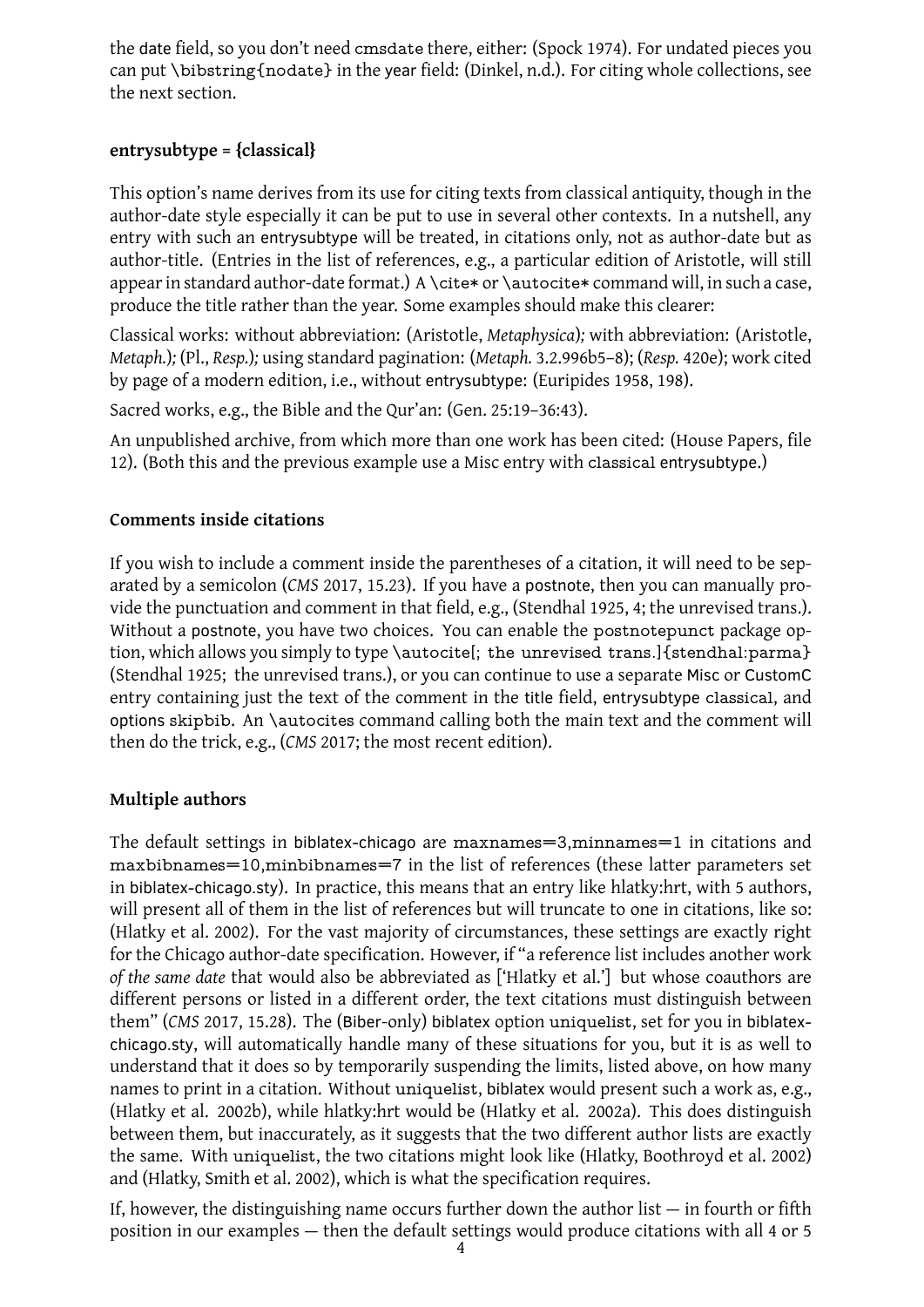author fields that look like this state that look like this state  $\boldsymbol{y}$  and  ${{\mathbf{y}}}$  and  ${{\mathbf{y}}}$  and  ${{\mathbf{y}}}$  and  ${{\mathbf{y}}}$  and  ${{\mathbf{y}}}$  and  ${{\mathbf{y}}}$  and  ${{\mathbf{y}}}$  and  ${{\mathbf{y}}}$  and  ${{\mathbf{y}}}$  and  ${{\mathbf{y}}}$  and  ${{$ et al., \mkbibquote{Depressive Symptoms,}}}, using a shortened title to distinguish the references. This would produce (Hlatky et al., "Quality of Life," 2002) and (Hlatky et al., "Depressive Symptoms," 2002), as the spec recommends. There is, unfortunately, no simpler way that I know of to deal with this situation.

## **Audiovisual entries**

<span id="page-4-0"></span>According to the *Manual*, "Chicago recommends a more comprehensive approach to dating audiovisual materials than in previous editions." This means, for instance, that, even when consulting a digital copy, "it is generally useful to give information about the original source." Also, "the date of the original recording should be privileged in the citation" (*CMS* 2017, 15.53). The rather more book-like entries are generally unaffected by these changes, so published (Audio) and unpublished (Misc) scores are no problem at all: (Schubert 1895); (Verdi 1998); (Shapey 1966). The dating of online materials has been enhanced: (Coolidge [ca. [1920\]\)](#page-15-0); ("HO-ROWITZ" 1968); (Pollan 2007). The most significant changes, however, appear in Music and Video entries, where every effort should be made to find date(s) for sou[rces:](#page-13-3) (Auden [1991](#page-15-3)); (Curtis [and M](#page-14-4)alins 1996); (Handel 1987); (Holiday 1958); (New York Trumpe[t Ensemble](#page-8-5) 1981). Others pe[rhaps](#page-10-4) requiref[urthe](#page-13-4)r information in the entry or genuinely are better suited to presentation in running text: (Beethoven, n.d.). The standard biblatex tools for subdividing [refer](#page-6-2)ence lists are all av[ailab](#page-8-6)le if you w[ant t](#page-10-5)o follow the *[Man](#page-10-6)ual's* recommendations on pres[entin](#page-12-2)g this kind of material separately from other sources.

# **Further examples (mainly for testing purposes)**

Article: (Associated Press 2000); (Brown 1978); (Chu and Long 1983); (Conley 1999); (Connell and Airey 1982); (Ellis 2008); (Friedman and Mezzetti 2001); (Garaud 1967); (Garrett 1975); (Gibbard 1999); (Kern 1938); (Kim Luu 1999); (Lewis 1998); (Loften 1989); (Loomis 1960); (Morgenson 2000); (Osborne 2[000\);](#page-6-3) (Reaves 2[001\);](#page-7-4) (Rozner 1979); ([Schne](#page-7-5)ider 1975[\); \(Sew](#page-7-6)all 1896); (Stenger 1[999\);](#page-7-7) (Terbor[gh](#page-8-7) 1974); (Wall 1971); (Warr and [Elliso](#page-9-3)n 2000); ([S. A. W](#page-9-4)hite 1999[\).](#page-9-5)

Artwork: [\(Leo](#page-9-6)nardo 1[480s\)](#page-10-7).

Audio: (*[The G](#page-12-3)reek and Ro[man W](#page-12-4)orld* 1977[\); \(Tw](#page-13-5)ain, n.d.); [\(Wee](#page-13-6)d 1903).

Book: (B[arrow](#page-14-5)s 1959); (Ch[urchi](#page-14-6)ll and E[isenh](#page-15-4)ower 1990); (Cohen [1999\)](#page-15-5); (Cotton Ma[nufac.](#page-15-6) 1869); (Creasey 1976); (Cre[asey](#page-11-3) 1978); (Creasey 1966); (Davenport and Beck 2001); (Feydeau 1970); (Furet 1999); (Furet 1995); (Hopp [1977](#page-9-7)); (Howell [199](#page-15-7)8); (Lach [197](#page-15-8)7); (Le Carré 1982); (Lévi-Strauss 1962); ([Lynch](#page-6-4) and Horton 1999); (Maison[neuv](#page-7-8)e, Lamar[che, a](#page-7-9)nd St-Amand 1998[\); \(Mc](#page-8-8)-Hugh 19[80\); \(M](#page-8-9)enchú 19[99\); \(M](#page-8-10)eredith 1[970\);](#page-8-11) (Michelangelo 1999); ([Gibald](#page-8-12)i 1998); (Na[tiona](#page-9-8)l Recon[naissa](#page-9-9)nce Office 1967); (Pal[matar](#page-10-8)y 1950); ([Pelika](#page-10-9)n 1971); [\(Rod](#page-11-4)man 1997); [\(Sche](#page-11-5)llinger, Hudson[, and](#page-11-6) Rijsbe[rman](#page-9-10) 1998);([Sechz](#page-11-7)er et al. 1996); (Sereny 1999); (Soltes 19[99\); \(S](#page-11-8)tendhal 19[25\); \(](#page-11-9)Suangtho a[nd La](#page-11-10)uridson 199[0\); \(T](#page-11-11)hompson 1964); [\(Tillic](#page-11-12)h 1951–6[3\); \(Au](#page-9-11)stin 1999); (Turabian 2013); (Walk[er an](#page-12-5)d Taylor 1998[\); \(W](#page-12-6)auchope 1[950\);](#page-12-7) (Weber, Bu[rlet, a](#page-13-7)nd Abel 1928); (Wereszycki 1977); (E. B. [White](#page-13-8) 1976); (Wright 1[968–78](#page-14-7)); (Wright [1969](#page-14-8)).

Bo[okInB](#page-14-3)ook: (Bernhard 1990b); (Be[rnhar](#page-14-9)d 1990c).

Collection[: \(Br](#page-15-9)ush and Clark 1983); [\(Har](#page-15-10)ley and Woo[dwar](#page-15-11)d 19[94\); \(](#page-16-2)Harley and Woo[dwar](#page-15-12)d 1987); (Kam[rany a](#page-15-13)nd Day 1980)[; \(Ang](#page-15-14)le 1968); [\(Zukowsk](#page-16-1)y 1987).

Image: (Bedford 1860s).

InBook: (Ashbrook and Albright [199](#page-7-10)7); (Phibbs 1987); (William[s and](#page-10-10) Colomb 1990).

[InCo](#page-10-11)llection: (Centinel 1[981\); \(](#page-10-12)Ellet 19[68\); \(K](#page-6-5)eating 1968[\); \(Lip](#page-16-3)pincott 1968); (Sirosh, Miikkulainen, and Bednar [199](#page-6-6)6); (Wiens 1983).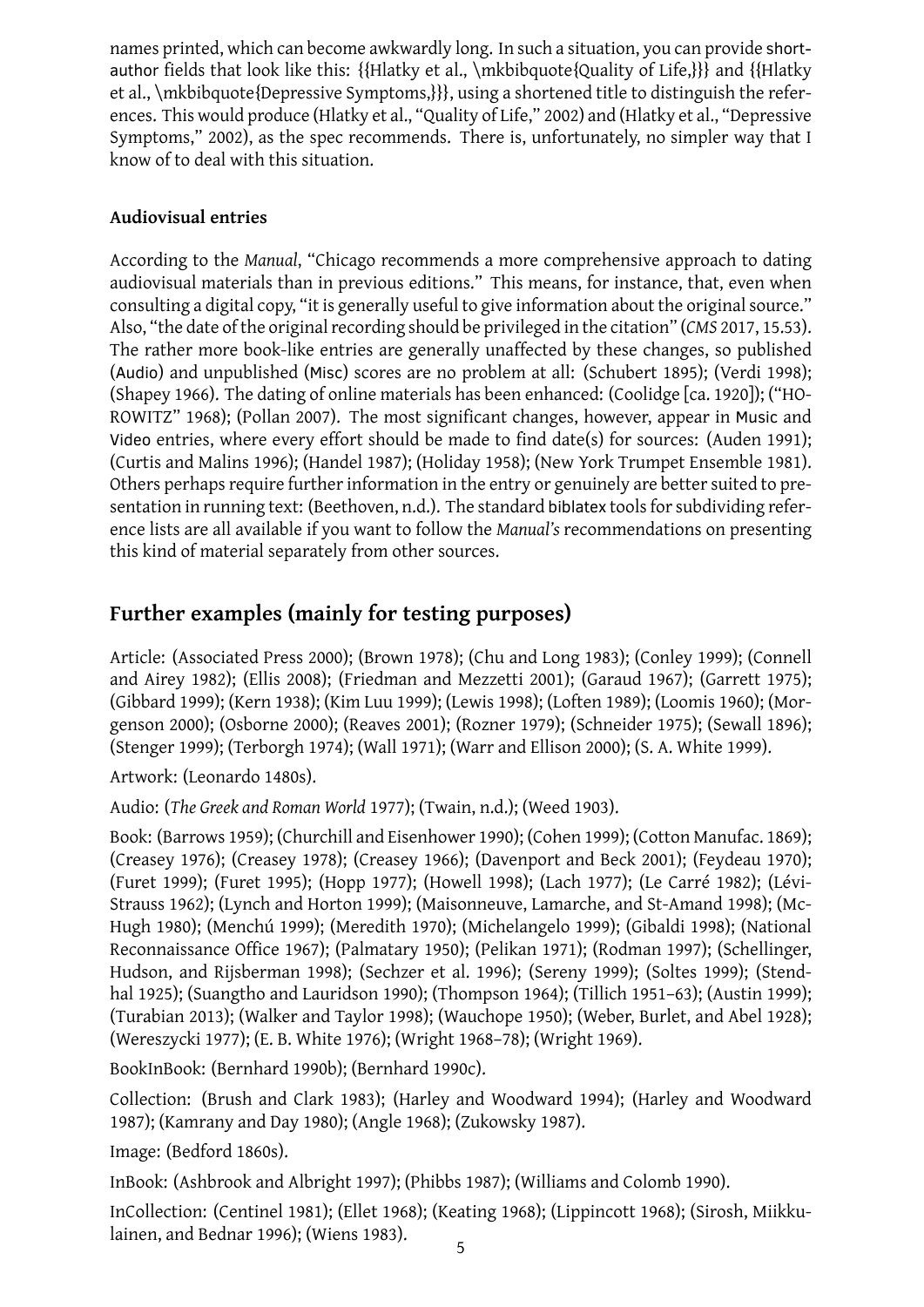InReference: (*OED,* 2nd ed*.* 2009, s.v. "absolute"). Manual: (Electronic B[ook T](#page-9-12)echnology Inc. 1991). Misc: (Roosevelt 1959). Music: (Pink Floyd 1970);([Moza](#page-12-9)rt 1987); ([Rubin](#page-8-0)stein 1946–67). Online: (Harwood 2008); (Powell 1998). Patent: (Petroff [and S](#page-13-9)tapelbroek 1986). Periodical: (Good 1[999\);](#page-12-10) (Whitti[ng](#page-13-10)[ton e](#page-12-11)t al. 1991). Report: (van Her[wijnen](#page-10-13) 1988). Review: (AC, July 1, 2008, 10:18 [a.m.\)](#page-12-12); (Bu[ndy](#page-15-15) 1990); (Clemens 2000); (Kozinn 2000); (Ratliff 1999); (Wallraff 2[000\).](#page-9-13) SuppBook: (Friedman 1[994\);](#page-15-16) (Polakow 1993); (Prose 2000). Thesis: (P. C. Murphy 2000). [Unpu](#page-13-11)blished: ([Nass](#page-15-17) 2000).

Video: (Cleese et al. 2[0](#page-12-13)[01\); \(](#page-9-14)Hitchcock [1959\)](#page-13-12).

#### **Additions and cha[nges](#page-12-14) for the 17th [editi](#page-10-14)on**

Article: (Amlen 2015); (Black 2008); (Kessler 2015); (Saberhagen 1928); (Stoffle et al. 2000).

Artwork: (McCurry 1984).

Audio: (Danforth and Chillag 2015); (Strayed 2012).

Book: (Rovio En[terta](#page-6-7)inment [2014\)](#page-7-12); (Grande [and A](#page-11-13)ugustyn 2011); [\(Gra](#page-13-13)nde and Augus[tyn](#page-14-10) 2009).

Dataset: (GenBank, [for R](#page-11-14)P11[-322N](#page-8-13)14 BAC); ([NASA](#page-14-11)/IPAC Extragalactic Database, object name IRAS F00400+4059).

Music: ("Ghost Dancing Mus[ic,"](#page-13-14) n.d.); (Rihanna 2007).

Online: (Díaz 2016); (O'Brien [2015\); \("How](#page-9-15) did the 'cool kids' turn out?" 2016); (Souza [2016\);](#page-12-15) [comments with](#page-12-15) commenton: (Braun, August 9, 2016; reply to "How did the 'cool kids' turn out?" 2016); (Licis, February 24, [2016](#page-9-16); comment [on D](#page-13-15)íaz 2016).

Performance: [\(Mir](#page-8-14)anda 2016[\).](#page-12-16)

Periodical: (Amlen, *Wordplay*)*.*

Revie[w: blo](#page-10-15)g comment without commenton: (Viv 201[5\); bl](#page-8-14)og comment with commenton: (AC, July 1, 2008, 10:18 a[.m.; c](#page-11-15)omment on Ellis 2008).

Standard: (NISO 20[10\); \(W3C](#page-6-8) 2008).

Video: (R. Murphy 2016); (Mayberry 1971).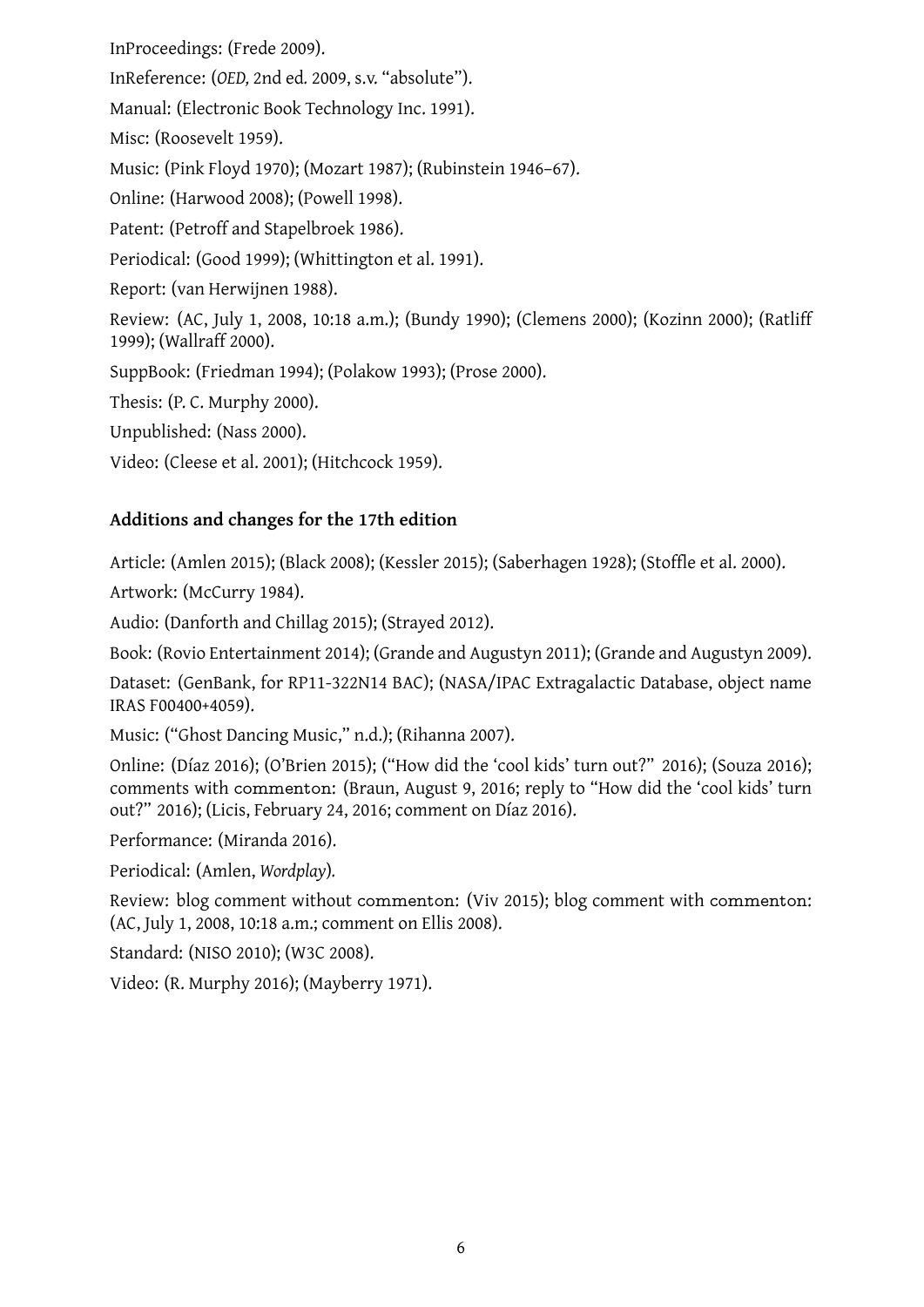# **References**

- Adorno, Theodor W., and Walter Benjamin. 1999. *The Complete Correspondence, 1928–1940.* Edited by Henri Lonitz. Translated by Nicholas Walker. Cambridge, MA: Harvard University Press.
- Amlen, Deb. 2015. "One Who Gives a Hoot." *Wordplay* (blog). *New York Times,* January 26, 2015. http://wordplay*.*blogs*.*nytimes*.*com/2015/01/26/one-who-gives-a-hoot/.

<span id="page-6-7"></span>, ed. n.d. *Wordplay* (blog). *New York Times.* http://wordplay*.*blogs*.*nytimes*.*com.

- Angle, Paul M., ed. 1968. *[Prairie State: Impressions of Illinois, 1673–1967, by Travelers](http://wordplay.blogs.nytimes.com/2015/01/26/one-who-gives-a-hoot/) and Other Observers.* Chicago: University of Chicago Press.
- <span id="page-6-8"></span><span id="page-6-5"></span>Aristotle. 1928. *Metaphysica.* Translated by W. D. Ross. Vol. 8 of *[The Works of Aristotle, Tr](http://wordplay.blogs.nytimes.com)anslated into English,* 2nd ed., edited by W. D. Ross. Oxford: Clarendon Press. Greek edition: *Metaphysics.* Edited by W. D. Ross. 2 vols. Oxford: Oxford Univ. Press / Sandpiper Books, 1997. First published 1924.
- <span id="page-6-1"></span>Ashbrook, James B., and Carol Rausch Albright. 1997. "The Frontal Lobes, Intending, and a Purposeful God." Chap. 7 in *The Humanizing Brain.* Cleveland, OH: Pilgrim Press.

Ashe, Gordon. *See* Creasey, John.

- Associated Press. 2000. "Westchester Approves Measure on Gun Safety." *New York Times,* June 12, 2000.
- Auden, W. H. 1991. *Selected Poems.* Read by the author. Spoken Arts 7137, audiocassette.
- <span id="page-6-3"></span>Austin, Tim, comp. 1999. *The Times Guide to English Style and Usage.* Rev. ed. London: Times Books, s.vv. "police ranks," "postal addresses."
- <span id="page-6-2"></span>Author, Margaret M. Forthcoming. "Article Title." *Journal Name* 98.
- Babb, Florence. 1989. *Between Field and Cooking Pot: The Political Economy of Marketwomen in Peru.* Rev. ed. Austin: University of Texas Press.
- <span id="page-6-0"></span>Barcott, Bruce. 2000. Review of *The Last Marlin: The Story of a Family at Sea*, by Fred Waitzkin. *New York Times Book Review,* April 16, 2000, 7.
- Barrows, Herbert. 1959. *Reading the Short Story.* Vol. 1 of *An Introduction to Literature,* edited by Gordon N. Ray. Boston: Houghton Mifflin.
- <span id="page-6-4"></span>Batson, C. Daniel. 1990. "How Social Is the Animal? The Human Capacity for Caring." *American Psychologist* 45 (March): 336–46.
- Beattie, J. M. 1974. "The Pattern of Crime in England, 1660–1800." *Past and Present,* no. 62, 47– 95.
- Bedford, Francis. 1860s. *Stratford on Avon Church from the Avon.* Albumen print of collodion negative, 18.8 x 28.0 cm. International Museum of Photography at George Eastman House, Rochester.
- <span id="page-6-6"></span>Beethoven. n.d. *P[iano So](#page-6-6)nata no. 29 "Hammerklavier.*" Peter Serkin. Proarte Digital CDD 270.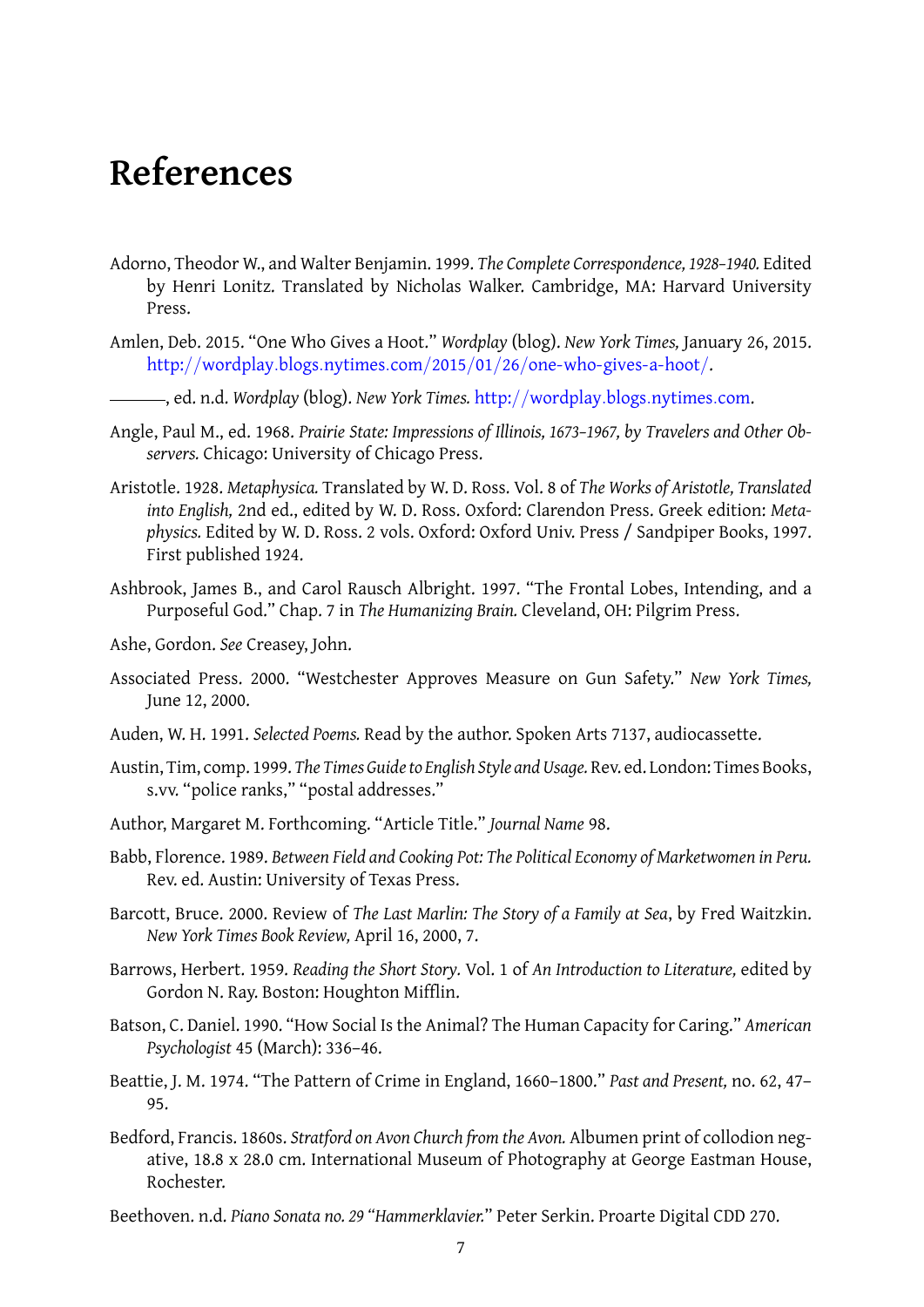- Northcott. Chicago: University of Chicago Press.
- <span id="page-7-13"></span>. 1990b. *A Party for Boris.* In Bernhard 1990a.
	- . 1990c. *Ritter, Dene, Voss.* In Bernhard 1990a.
- Bernstein, Leonard, dir. n.d. *Symphony no. 5.* [By Dm](#page-7-13)itri Shostakovich. New York Philharmonic. CBS IM 35854.
- Black, Steven. 2008. "Changing Epidemiolo[gy of In](#page-7-13)vasive Pneumococcal Disease: A Complicated Story." *Clinical Infectious Diseases* 47. Published electronically July 14, 2008. https: //doi*.*org/10*.*1086/590002.
- <span id="page-7-12"></span>Boxer, Charles R., ed. 1953. *South China in the Sixteenth Century.* Hakluyt Society Public[ations,](https://doi.org/10.1086/590002) 2nd ser., 106. London.
- <span id="page-7-0"></span>Bro[wn, George C., ed. 1978. "A Sw](https://doi.org/10.1086/590002)edish Traveler in Early Wisconsin: The Observations of Frederika Bremer." Pts. 1 and 2. *Wisconsin Magazine of History* 61 (Summer): 300–318; 62 (Autumn): 41–56.
- <span id="page-7-4"></span>Browning, Elizabeth Barrett. 1996. *Aurora Leigh: Authoritative Text, Backgrounds and Contexts, Criticism.* Edited by Margaret Reynolds. Norton Critical Editions. New York: Norton.
- <span id="page-7-1"></span>Brush, A. H., and G. A. Clark Jr., eds. 1983. *Perspectives in Ornithology.* Cambridge: Cambridge University Press.
- <span id="page-7-10"></span>BSI (British Standards Institute). 1985. *Specification for Abbreviation of Title Words and Titles of Publications.* Linford Woods, Milton Keynes, UK: British Standards Institute.
- <span id="page-7-2"></span>Bundy, McGeorge. 1990. Interview by Robert MacNeil. *MacNeil/Lehrer NewsHour,* PBS, February 7, 1990.
- Centinel [pseud.]. 1981. Letters. In *The Complete Anti-Federalist,* edited by Herbert J. Storing. Chicago: University of Chicago Press.
- Chu Ching and Long Zhi. 1983. "The Vicissitudes of the Giant Panda, *Ailuropoda melanoleuca* (David)" [in Chinese]. *Acta Zoologica Sinica* 20 (1): 191–200.
- <span id="page-7-5"></span>Churchill, Winston, and Dwight D. Eisenhower. 1990. *The Churchill-Eisenhower Correspondence, 1953–1955.* Edited by Peter G. Boyle. Chapel Hill: University of North Carolina Press.
- <span id="page-7-8"></span>Clark, Hazel V. [1957?]. *Mesopotamia: Between Two Rivers.* Mesopotamia, OH: End of the Commons General Store.
- Cleese, John, Terry Gilliam, Eric Idle, Terry Jones, and Michael Palin. 2001. "Commentaries." Disc 2. *Monty Python and the Holy Grail,* special ed. Directed by Terry Gilliam and Terry Jones. Culver City, CA: Columbia Tristar Home Entertainment. DVD.
- <span id="page-7-11"></span>Clemens, David. 2000. Letter to the editor. *Wall Street Journal,* April 21, 2000.
- Cohen, Naomi W. 1999. *Jacob H. Schiff: A Study in American Leadership.* Hanover, NH: Brandeis University Press, an imprint of University Press of New England.
- <span id="page-7-9"></span>Conley, Alice. 1999. "Fifth-Grade Boys' Decisions about Participation in Sports Activities." In "Non-subject-matter Outcomes of Schooling," edited by Thomas L. Good. Special issue, *Elementary School Journal* 99 (5): 131–46.
- <span id="page-7-6"></span>Connell, A. D., and D. D. Airey. 1982. "The Chronic Effects of Fluoride on the Estuarine Amphipods *Grandidierella lutosa* and *G. lignorum.*" *Water Research* 16:1313–17.
- <span id="page-7-7"></span><span id="page-7-3"></span>Contributor, Anna. Forthcoming. "Contribution." In *Edited Volume,* edited by Ellen Editor. Place: Publisher.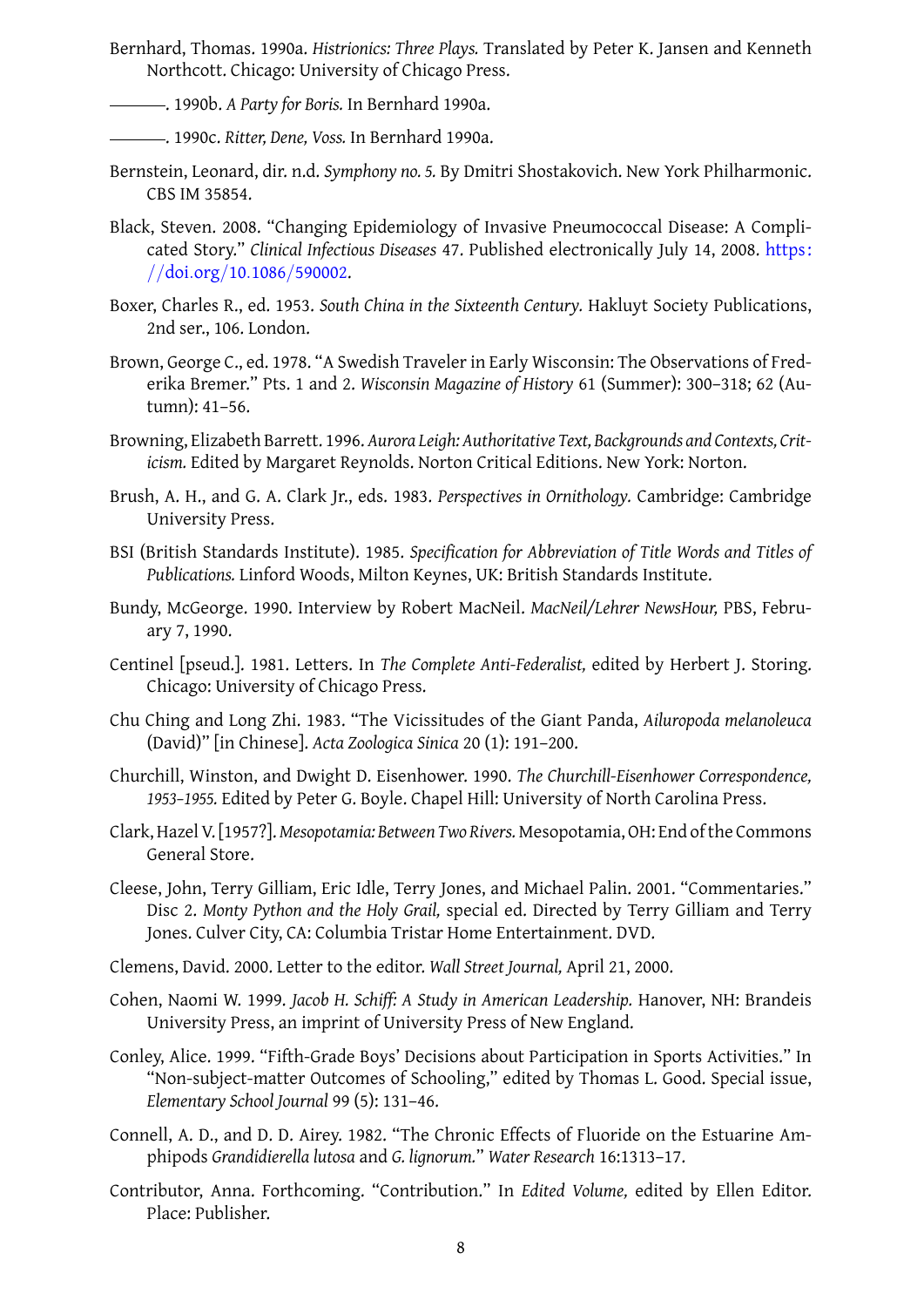- *Transactions of the Royal Society* B 353:327–45.
- [Cook, Ebenezer?]. 1730. *Sotweed Redivivus, or The Planter's Looking-Glass.* By "E. C. Gent." Annapolis.
- <span id="page-8-3"></span>Coolidge, Calvin. [Ca. 1920]. "Equal Rights" (speech). Copy of an undated 78 rpm disc, 3:45. In "American Leaders Speak: Recordings from World War I and the 1920 Election, 1918– 1920." Library of Congress. RealAudio and WAV formats. http://memory*.*loc*.*gov/amme m/nfhtml/.
- <span id="page-8-5"></span>Cotton Manufacturer. 1869. *An Inquiry into the Causes of the Pre[sent Long-Continued Depression in](http://memory.loc.gov/ammem/nfhtml/) the Cotton Trade, with Suggestions for Its Improvement.* Bury, UK.

Crea[sey, John \[Je](http://memory.loc.gov/ammem/nfhtml/)remy York, pseud.]. 1966. *Death to My Killer.* New York: Macmillan.

<span id="page-8-8"></span>[Gordon Ashe, pseud.]. 1976. *A Blast of Trumpets.* New York: Holt, Rinehart & Winston.

<span id="page-8-11"></span>[Anthony Morton, pseud.]. 1978. *Hide the Baron.* New York: Walker.

- <span id="page-8-9"></span>Creel, George. 1918. George Creel to Colonel House, 25 September 1918. Edward M. House Papers. Yale University Library.
- <span id="page-8-10"></span>Crow, Martin M., and Clair C. Olson, eds. 1966. *Chaucer Life-Records.* Compiled by John M. Manly and Edith Richert. With the assistance of Lilian J. Redstone and others. London: Oxford University Press.
- <span id="page-8-2"></span>Curtis, Michael, and Gregory S. Malins. 1996. "The One with the Princess Leia Fantasy." *Friends,* season 3, episode 1. Directed by Gail Mancuso. Aired September 19, 1996. Burbank, CA: Warner Home Video, 2003. DVD.
- <span id="page-8-6"></span>Danforth, Mike, and Ian Chillag. 2015. "F-Bombs, Chicken, and Exclamation Points." April 21, 2015. In *How to Do Everything,* produced by Gillian Donovan. Podcast. MP3 audio, 18:46. http://www*.*npr*.*org/podcasts/510303/how-to-do-everything.
- <span id="page-8-13"></span>Davenport, Thomas H., and John C. Beck. 2001. *The Attention Economy: Understanding the New Currency of Business.* Cambridge, MA: Harvard Business School Press. TK3 Reader e-book.
- <span id="page-8-12"></span>Díaz, [Juno. 2016. "Always surprises my students when I tell them tha](http://www.npr.org/podcasts/510303/how-to-do-everything)t the 'real' medieval was more diverse than the fake ones most of us consume." Facebook, February 24, 2016. https: //www*.*facebook*.*com/junotdiaz*.*writer/posts/972495572815454.
- <span id="page-8-14"></span>Dinkel, Joseph. n.d. Description of Louis Agassiz written at the request of Elizabeth Cary [Agas](https://www.facebook.com/junotdiaz.writer/posts/972495572815454)siz. Agassiz Papers. Houghton Library, Harvard University.
- Donne, John. 1995. *[The "Anniversaries" and the "Epicedes and Obsequi](https://www.facebook.com/junotdiaz.writer/posts/972495572815454)es.*" Edited by Gary A. Stringer and Ted-Larry Pebworth. Vol. 6 of *The Variorum Edition of the Poetry of John Donne,* edited by Gary A. Stringer. Bloomington: Indiana Univ. Press.
- Dunn, Susan. 1999. *Sister Revolutions: French Lightning, American Light.* New York: Faber & Faber / Farrar, Straus & Giroux.
- Electronic Book Technology Inc. 1991. *Dynatext, Electronic Book Indexer/Browser.* Providence, RI: Electronic Book Technology Inc.
- Eliot, T. S., ed. 1953. *Literary Essays.* By Ezra Pound. New York: New Directions.
- <span id="page-8-0"></span>Ellet, Elizabeth F. L. 1968. "By Rail and Stage to Galena." In Angle 1968, 271–79.
- <span id="page-8-1"></span>Ellis, Rhian. 2008. "Squatters' Rights." *Ward Six* (blog), June 30, 2008. http://wardsix*.*blogspot *.*com/2008/06/squatters-rights*.*html.
- <span id="page-8-7"></span><span id="page-8-4"></span>Emerson, Ralph Waldo. (1836) 1985. *Nature.* A facsimile of the firs[t ed. w](#page-6-5)[ith an introduction by](http://wardsix.blogspot.com/2008/06/squatters-rights.html) [Jaroslav Pelikan. Boston: Beacon.](http://wardsix.blogspot.com/2008/06/squatters-rights.html) 9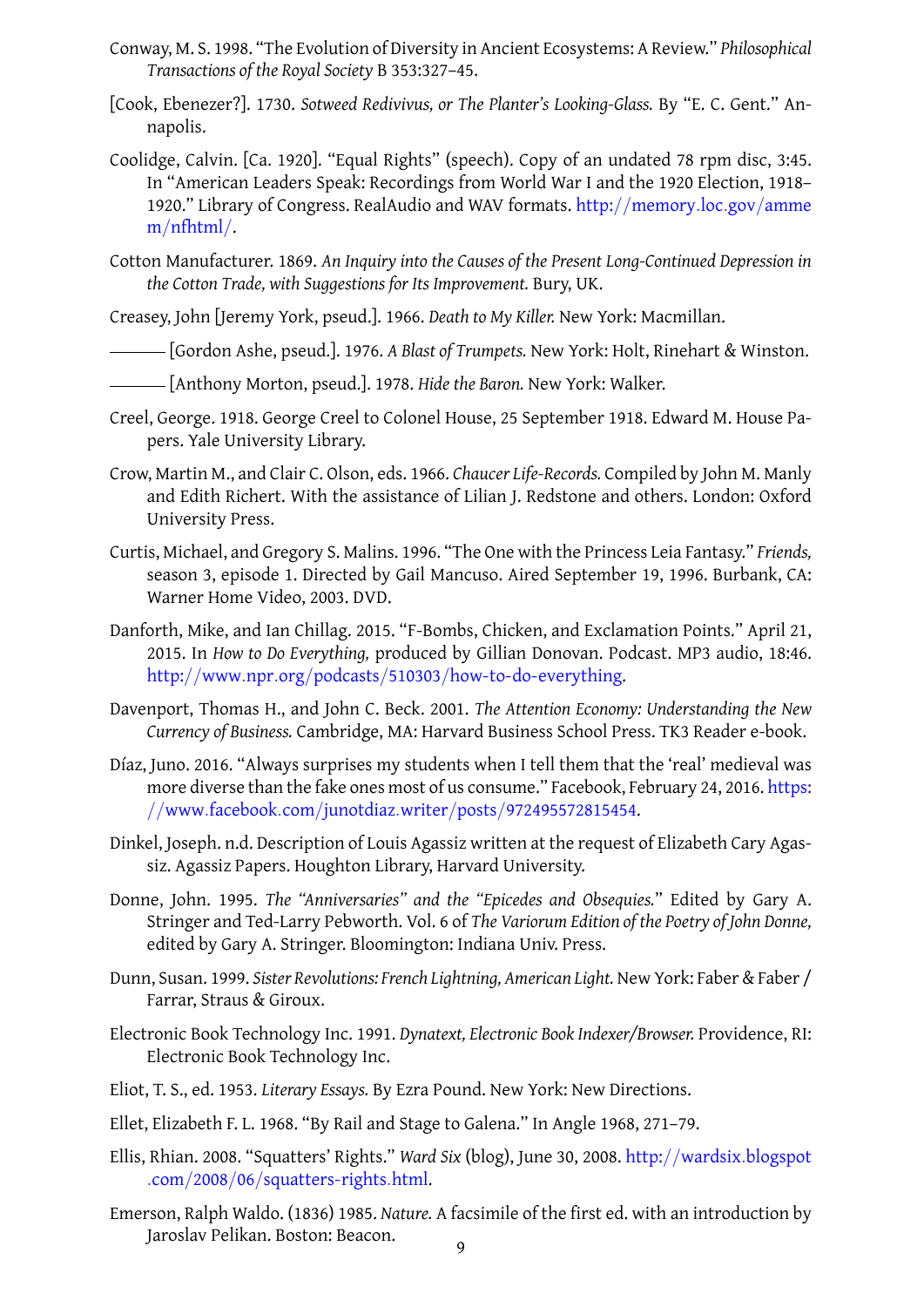- *manischen und germanischen Völker*, by Leopold von Ranke*.* February, nos. 23–24.
- Euripides. 1958. *Orestes.* Translated by William Arrowsmith. In *Euripides,* vol. 4 of *The Complete Greek Tragedies,* edited by David Grene and Richmond Lattimore, 185–288. Chicago: University of Chicago Press.
- <span id="page-9-2"></span>Evanston Public Library Board of Trustees. n.d. "Evanston Public Library Strategic Plan, 2000– 2010: A Decade of Outreach." Evanston Public Library. Accessed July 18, 2002. http://ww w*.*epl*.*org/library/strategic-plan-00*.*html.
- <span id="page-9-0"></span>Feydeau, Georges. 1970. *Four Farces by Georges Feydeau.* Translated by Norman [R. Shapiro.](http://www.epl.org/library/strategic-plan-00.html) Chicago: University of Chicago Press.
- <span id="page-9-8"></span>Fred[e, Dorothea. 2009. "](http://www.epl.org/library/strategic-plan-00.html)*Nicomachean Ethics* VII. 11–12*:* Pleasure." In *Aristotle: "Nicomachean Ethics," Book VII,* edited by Carlo Natali, 183–207. Symposium Aristotelicum. Oxford: Oxford University Press.
- <span id="page-9-12"></span>Friedman, James W., and Claudio Mezzetti. 2001. "Learning in Games by Random Sampling." *Journal of Economic Theory* 98, no. 1 (May). https://doi*.*org/10*.*1006/jeth*.*2000*.*2694.
- <span id="page-9-3"></span>Friedman, Milton. 1994. Introduction to *The Road to Serfdom,* by F. A. Hayek, ix–xx. Anniversary ed. Chicago: University of Chicago Press.
- <span id="page-9-14"></span>Furet, François. 1995. *Le passé d'une illusion.* Pa[ris: Éditions Robert Laffont. Translated b](https://doi.org/10.1006/jeth.2000.2694)y Deborah Furet as *The Passing of an Illusion.* Chicago: University of Chicago Press, 1999.
- <span id="page-9-10"></span>. 1999. *The Passing of an Illusion.* Translated by Deborah Furet. Chicago: University of Chicago Press.
- <span id="page-9-9"></span>Garaud, Marcel. 1967. "Recherches sur les défrichements dans la Gâtine poitevine aux XIe et XIIe siècles." *Bulletin de la Société des antiquaires de l'Ouest,* 4th ser., 9:11–27.
- <span id="page-9-4"></span>Garrett, Marvin P. 1975. "Language and Design in *Pippa Passes.*" *Victorian Poetry* (West Virginia University) 13 (1): 47–60.
- <span id="page-9-5"></span>GenBank. (For RP11-322N14 BAC [accession number AC087526.3]; accessed April 6, 2016). http: //www*.*ncbi*.*nlm*.*nih*.*gov/nuccore/19683167.
- <span id="page-9-15"></span>"Ghost Dancing Music." n.d. Naraya no. 2, MP3 audio. Cited in Richard W. Stoffle et al. "Ghost Dancing the Grand Canyon." *Current Anthropology* 41, no. 1 (2000). https://doi*.*org/10*.*[10](http://www.ncbi.nlm.nih.gov/nuccore/19683167) 86/[30010.](http://www.ncbi.nlm.nih.gov/nuccore/19683167)
- <span id="page-9-16"></span>Gibaldi, Joseph, ed. 1998. *MLA Style Manual and Guide to Scholarly Publishing.* [2nd ed. New York:](https://doi.org/10.1086/30010) Modern Language Association of America.
- <span id="page-9-11"></span>Gibb[ard, Allan](https://doi.org/10.1086/30010). 1999. "Morality in Living: Korsgaard's Kantian Lectures." Review of *The Sources of Normativity*, by Christine M. Korsgaard. *Ethics* 110 (1): 140–64.
- <span id="page-9-6"></span>Good, Thomas L., ed. 1999. "Non-subject-matter Outcomes of Schooling." Special issue, *Elementary School Journal* 99 (5).
- *Gourmet.* 2000. Kitchen Notebook. May.
- <span id="page-9-13"></span>Grande, Lance, and Allison Augustyn. 2009. *Gems and Gemstones: Timeless Natural Beauty of the Mineral World.* Chicago: University of Chicago Press.

<span id="page-9-1"></span>. 2011. *Gems and Jewels.* iPad ed., v. 1.01. Touchpress. Adapted from *Gems and Gemstones: Timeless Natural Beauty of the Mineral World.* Chicago: University of Chicago Press, 2009.

<span id="page-9-7"></span>*The Greek and Roman World.* 1977. Chicago: Society for Visual Education. Filmstrip, 44 min.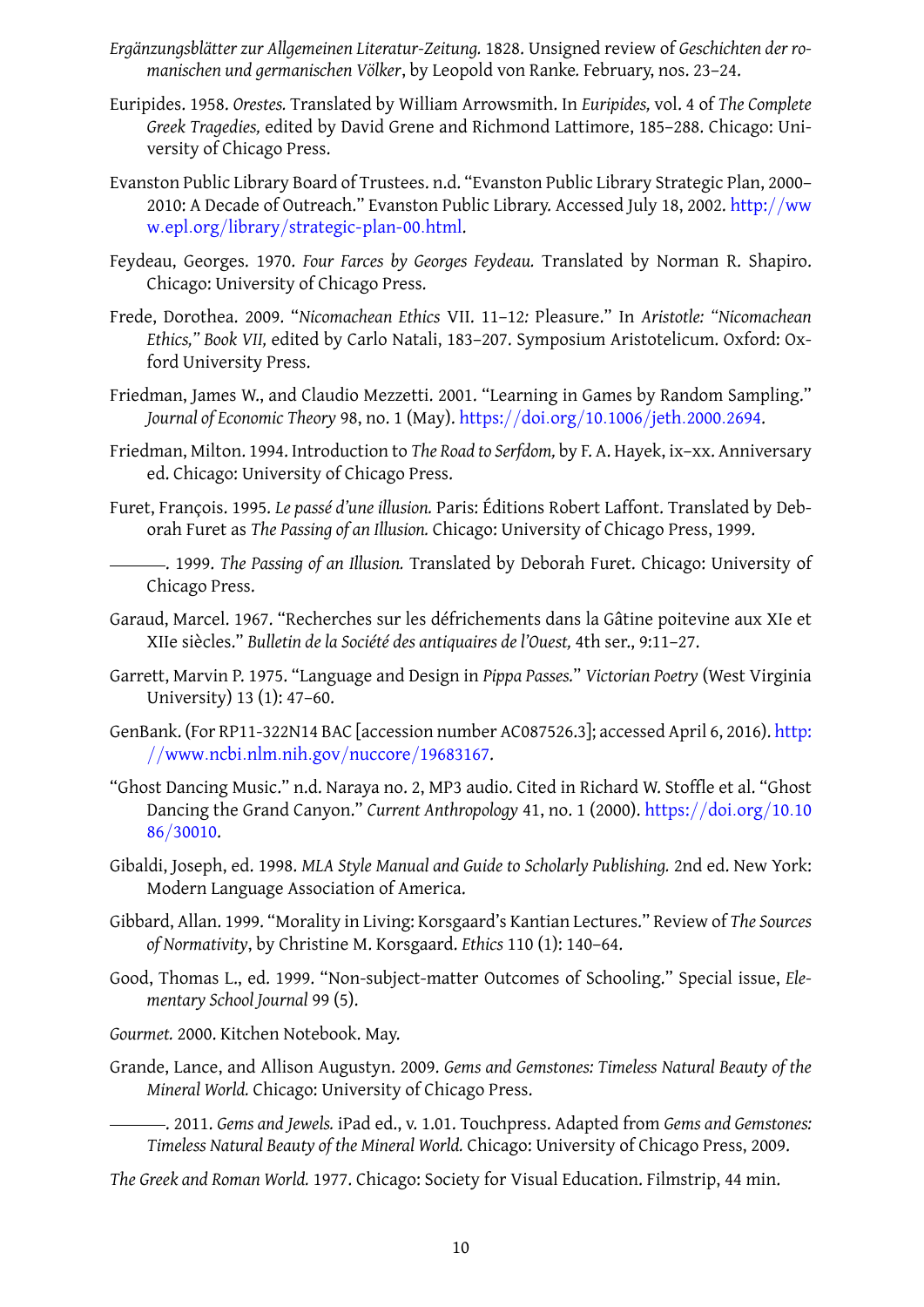- tional, 1988. Videocassette (VHS), 141 min.
- <span id="page-10-5"></span>Harley, J. B., and David Woodward, eds. 1987. *Cartography in Prehistoric, Ancient, and Medieval Europe and the Mediterranean.* In Harley and Woodward 1987–, vol. 1.
- <span id="page-10-11"></span>, eds. 1987–. *The History of Cartography.* 3 vols. Chicago: University of Chicago Press.
	- , eds. 1994. *Cartography in the Traditional East and Sou[theast A](#page-10-16)sian Societies.* In Harley and Woodward 1987–, vol. 2, bk. 2.
- <span id="page-10-16"></span><span id="page-10-10"></span>Harwood, John. 2008. "The Pros and Cons of Biden." *New York Times* video, 2:00*,* August 23, 2008. http://video*.*on*.*nytimes*.*com/?fr\_story=a425c9aca92f51bd19f2a621fd93b5e266507191.
- <span id="page-10-13"></span>Hitchcock, Alfr[ed, dir.](#page-10-16) 1959. "Crop Duster Attack." *North by Northwest.* Burbank, CA: Warner Home Video, 2000. DVD.
- <span id="page-10-14"></span><span id="page-10-3"></span>Hlat[ky, Mark A., Derek Boothroyd, Eric Vittinghoff, Penny Sharp, and Mary A. Whooley. 200](http://video.on.nytimes.com/?fr_story=a425c9aca92f51bd19f2a621fd93b5e266507191)2. "Quality-of-Life and Depressive Symptoms in Postmenopausal Women after Receiving Hormone Therapy: Results from the Heart and Estrogen/Progestin Replacement Study (HERS) Trial." *Journal of the American Medical Association* 287, no. 5 (February 6, 2002). Accessed January 7, 2002. http://jama*.*ama-assn*.*org/issues/v287n5/rfull/joc10108*.*html#a ainfo.
- Holiday, Billie, vocalist. 1958. "I'm a Fool to Want You." By Joel Herron, Frank Sinatra, and Jack Wolf. Recorded Februa[ry 20, 1958. With Ray Ellis. On](http://jama.ama-assn.org/issues/v287n5/rfull/joc10108.html#aainfo) *Lady in Satin.* Columbia CL 1157, 1960, [33](http://jama.ama-assn.org/issues/v287n5/rfull/joc10108.html#aainfo)1/3 rpm.
- <span id="page-10-6"></span>Hopp, Joachim. 1977. *Untersuchungen zur Geschichte der letzten Attaliden.* Vestigia: Beiträge zur alten Geschichte 25. Munich: C. H. Beck'sche Verlagsbuchhandlung.
- <span id="page-10-8"></span>"HOROWITZ AT CARNEGIE HALL 2-Chopin Nocturne in Fm Op.55." 1968. YouTube video, 5:53. From a performance televised by CBS on September 22, 1968. Posted by "hubanj," January 9, 2009. http://www*.*youtube*.*com/watch?v=cDVBtuWkMS8.
- <span id="page-10-4"></span>[Horsley, Samuel]. 1796. *On the Prosodies of the Greek and Latin Languages.*
- House, Edward M.[, Papers. Yale University Library.](http://www.youtube.com/watch?v=cDVBtuWkMS8)
- <span id="page-10-1"></span>"How did the 'cool kids' from high school turn out?" 2016. Quora, August 9, 2016. https://ww w*.*quora*.*com/How-did-the-cool-kids-from-high-school-turn-out/.
- <span id="page-10-15"></span>Howell, M. C. 1998. *The Marriage Exchange: Property, Social Place, and Gender in the Cities of the Low Countries.* Women in Culture and Society, edited by C. R. Stimpson. Chicago: [University of](https://www.quora.com/How-did-the-cool-kids-from-high-school-turn-out/) [Chicago Press.](https://www.quora.com/How-did-the-cool-kids-from-high-school-turn-out/)
- <span id="page-10-9"></span>ISO (International Organization for Standardization). 1997. *Information and Documentation— Rules for the Abbreviation of Title Words and Titles of Publications.* ISO 4:1997. Paris: ISO.
- <span id="page-10-0"></span>James, Henry. 1909. *The Ambassadors.* Project Gutenberg, 1996. ftp://ibiblio*.*org/pub/docs/bo oks/gutenberg/etext96/ambas10*.*txt.
- <span id="page-10-2"></span>Kamrany, Nake M., and Richard H. Day, eds. 1980. *Economic Issues of the Eighties.* [Baltimore: Johns](ftp://ibiblio.org/pub/docs/books/gutenberg/etext96/ambas10.txt) Hopkins Univ. Press.
- Keat[ing, William H. 1968. "Fort Dearborn a](ftp://ibiblio.org/pub/docs/books/gutenberg/etext96/ambas10.txt)nd Chicago." In Angle 1968, 84–87.
- <span id="page-10-12"></span><span id="page-10-7"></span>Kern, W. 1938. "Waar verzamelde Pigafetta zijn Maleise woorden?" [Where did Pigafetta collect his Malaysian words?] *Tijdschrift voor Indische taal-, land- en v[olken](#page-6-5)kunde* 78:271–73.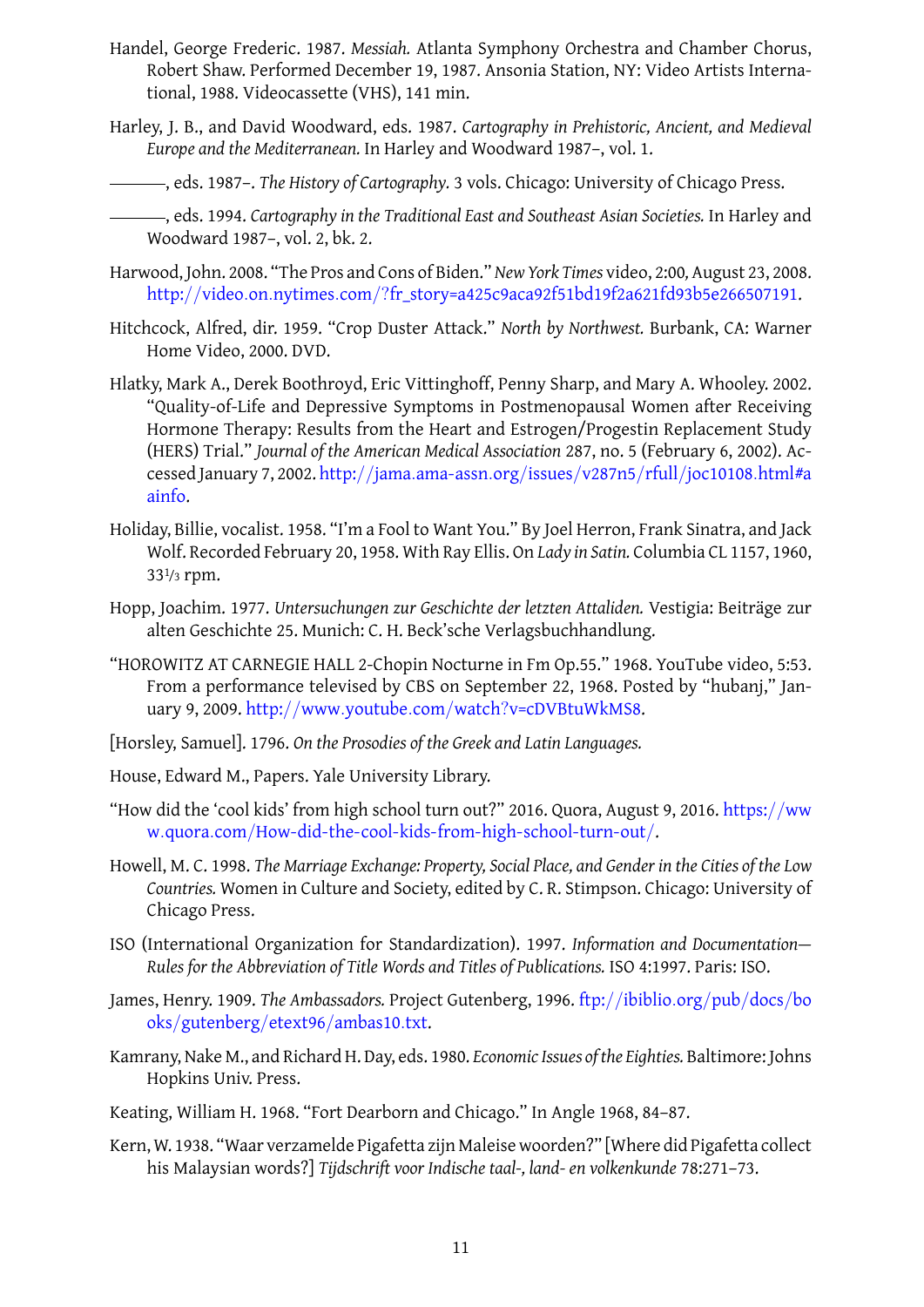- *New York Times,* May 2, 2015. Video, 2:01. http://www*.*nytimes*.*com/video/business/100 000003662208/the-driverless-now*.*html.
- <span id="page-11-13"></span>Kim Luu, Diane-Dinh. 1999. "Diethylstilbestrol and Media Coverage of the 'Morning After' Pill." *Lost in Thought: Undergraduate Research Journal* [\(Indiana University South Bend\) 2:65–70.](http://www.nytimes.com/video/business/100000003662208/the-driverless-now.html)
- Kozi[nn, Allan. 2000. Review of concert perfor](http://www.nytimes.com/video/business/100000003662208/the-driverless-now.html)mance by Timothy Fain (violin) and Steven Beck (piano), 92nd Street Y, New York. *New York Times,* April 21, 2000, Weekend section.
- Lach, Donald. 1977. *The Scholarly Disciplines.* Vol. 2, bk. 3 of *Asia in the Making of Europe.* Chicago: University of Chicago Press.
- *Lake Forester* (Lake Forest, IL). 2000. "Pushcarts Evolve to Trendy Kiosks." March 23, 2000.
- <span id="page-11-4"></span>Le Carré, John [David John Moore Cornwell]. 1982. *The Quest for Karla.* New York: Knopf.
- <span id="page-11-2"></span>Leonardo da Vinci. 1480s. *Madonna of the Rocks.* Oil on canvas, 78 x 48.5 in. Louvre, Paris.
- <span id="page-11-5"></span>Lévi-Strauss, Claude. 1962. *The Savage Mind.* Chicago: University of Chicago Press; London: Weidenfeld & Nicolson.
- <span id="page-11-6"></span><span id="page-11-3"></span>Lewis, Judith. 1998. ["''Tis](#page-11-3) a Misfortune to Be a Great Ladie': Maternal Mortality in the British Aristocracy, 1558–1959." *Journal of British Studies* 37:26–53.
- Lippincott, Sarah Clarke. 1968. "Chicago." In Angle 1968, 362–70.
- Loften, Peter. 1989. "Reverberations between Wordplay and Swordplay in *Hamlet.*" *Aeolian Studies* 2:12–29.
- Loomis, C. C., Jr. 1960. "Structure and Sympathy in [Joyce](#page-6-5)'s 'The Dead.'" *PMLA* 75:149–51.
- Lynch, Patrick J., and Sarah Horton. 1999. *Web Style Guide: Basic Design Principles for Creating Web Sites.* New Haven: Yale Univ. Press.
- <span id="page-11-7"></span>Maisonneuve, Danielle, Jean-François Lamarche, and Yves St-Amand. 1998. *Les relations publiques: Dans une société en mouvance.* Sainte-Foy, QC: Presses de l'Université de Québec.
- <span id="page-11-8"></span>Maitland, Frederic W. (1898) 1998. *Roman Canon Law in the Church of England.* Reprint, Union, NJ: Lawbook Exchange.
	- . 1926. *Equity, also the Forms of Action at Common Law: Two Courses of Lectures.* Edited by A. H. Chaytor et al. Cambridge: Cambridge University Press. First published 1909.
- <span id="page-11-1"></span><span id="page-11-0"></span>Mayberry, Russ, dir. 1971. *The Brady Bunch.* Season 3, episode 10, "Her Sister's Shadow." Aired November 19, 1971, on ABC. https://www*.*hulu*.*com/the-brady-bunch.
- McCurry, Steve. 1984. *Afghan Girl.* December 1984. Photograph. *National Geographic*, cover, June 1985.
- <span id="page-11-14"></span>McHugh, Rolan[d. 198](#page-11-14)0. *Annotations to "Finnegans Wake.*[" Baltimore: Johns Ho](https://www.hulu.com/the-brady-bunch)pkins University Press.
- <span id="page-11-9"></span>Menchú, Rigoberta. 1999. *Crossing Borders.* Edited and translated by Ann Wright. New York: Verso.
- <span id="page-11-10"></span>Meredith, George. 1970. *The Letters of George Meredith.* Edited by C. L. Cline. 3 vols. Oxford: Clarendon Press.
- <span id="page-11-11"></span>Michelangelo. 1999. *The Complete Poems of Michelangelo.* Translated by J. F. Nims. Chicago: University of Chicago Press.
- <span id="page-11-15"></span><span id="page-11-12"></span>Miranda, Lin-Manuel, music and lyrics. 2016. *Hamilton.* Directed by Thomas Kail. Choreographed by Andy Blakenbuehler. Richard Rodgers Theatre, New York, NY, February 2, 2016.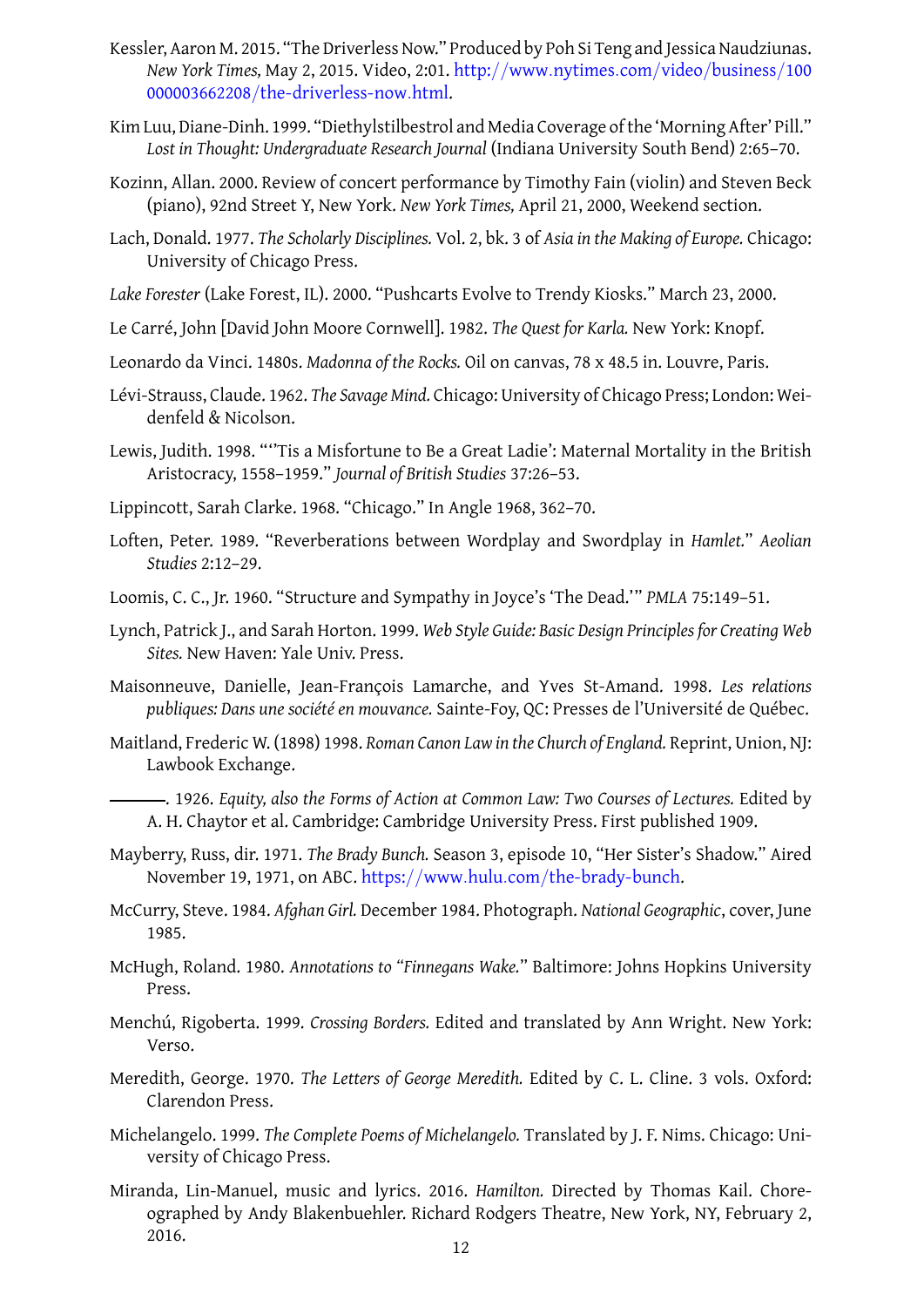*New York Times,* April 23, 2000, sec. 3. Morton, Anthony. *See* Creasey, John.

- <span id="page-12-3"></span>Mozart, Wolfgang Amadeus. 1987. *Le nozze di Figaro.*Vienna Philharmonic. Directed by Riccardo Muti. With Thomas Allen, Margaret Price, Jorma Hynninen, Ann Murray, Kurt Rydl, and the Konzertvereinigung Wiener Staatsopernchor. EMI Records Ltd. CDS 7 47978 8, 3 compact discs.
- <span id="page-12-11"></span>Murphy, Priscilla Coit. 2000. "What a Book Can Do: *Silent Spring* and Media-Borne Public Debate*.*" PhD diss., University of North Carolina.
- <span id="page-12-13"></span>Murphy, Ryan, dir. 2016. *American Crime Story: The People v. O. J. Simpson.* Episode 6, "Marcia, Marcia, Marcia." Written by D. V. DeVincentis, featuring Sterling K. Brown, Kenneth Choi, and Sarah Paulson. Aired March 8, 2016, on FX. https://www*.*amazon*.*com/dp/B01ARV PCOA.
- NASA/IPAC Extragalactic Database. (Object name IR[AS F00400+4059; accessed April 6, 2016\).](https://www.amazon.com/dp/B01ARVPCOA) http://ned*.*ipac*.*caltech*.*edu.
- <span id="page-12-15"></span>Nass[, Cliffo](https://www.amazon.com/dp/B01ARVPCOA)rd. 2000. "Why Researchers Treat On-Line Journals Like Real People." Keynote address, annual meeting of the Council of Science Editors, San Antonio, TX, May 6–9, 2000.
- <span id="page-12-14"></span>Nati[onal Reconnaissance Office.](http://ned.ipac.caltech.edu) 1967. *The KH-4B Camera System.* Washington, DC: National Photographic Interpretation Center. Now declassified and also available online, http: //www*.*fas*.*org/spp/military/program/imint/kh-4%20camera%20system*.*htm.
- <span id="page-12-5"></span>*The New Grove Dictionary of Music and Musicians.* n.d., s.v. "Sibelius, Jean," by James Hepo[koski.](http://www.fas.org/spp/military/program/imint/kh-4%20camera%20system.htm) Accessed January 3, 2002. http://www*.*grovemusic*.*com/.
- *New York Times.* [2000. Obituary of Claire Trevor. April 10, 2000, national edition.](http://www.fas.org/spp/military/program/imint/kh-4%20camera%20system.htm)
- <span id="page-12-0"></span>New York Trumpet Ensemble, [with Edward Carroll \(trumpet](http://www.grovemusic.com/)) and Edward Brewer (organ). 1981. *Art of the Trumpet.* Recorded at the Madeira Festival, June 1–2, 1981. Vox/Turnabout PVT 7183, 1982, compact disc.
- <span id="page-12-2"></span><span id="page-12-1"></span>NISO (National Information Standards Organization). 2010. *Bibliographic References.* ANSI/NISO Z39.29-2005. Bethesda, MD: NISO, approved June 9, 2005; reaffirmed May 13, 2010.
- <span id="page-12-17"></span>O'Brien, Conan (@ConanOBrien). 2015. "In honor of Earth Day, I'm recycling my tweets." Twitter, April 22, 2015, 11:10 a.m. https://twitter*.*co[m](#page-12-17)/ConanOBrien/status/5909407929670 16448.
- <span id="page-12-16"></span>Osborne, Lawrence. 2000. "Poison Pen." Review of *The Collaborator: The Trial and Execution of Robert Brasillach*, by Alice Kaplan. *Salon,* [March 29, 2000. Accessed July 10, 2001.](https://twitter.com/ConanOBrien/status/590940792967016448) http://w [ww](https://twitter.com/ConanOBrien/status/590940792967016448)*.*salon*.*com/books/it/2000/03/29/kaplan/index*.*html.
- <span id="page-12-4"></span>*Oxford English Dictionary.* 2009. 2nd ed. CD-ROM, version 4.0. Oxford University Press.
- Palmatary, Helen C. 1950. *The Pottery of Marajó Island, Brazil.* Transactions of the Ameri[can Philo](http://www.salon.com/books/it/2000/03/29/kaplan/index.html)[sophical Society, n.s., 39, pt. 3. Philadelphia.](http://www.salon.com/books/it/2000/03/29/kaplan/index.html)
- <span id="page-12-9"></span><span id="page-12-6"></span>Pelikan, Jaroslav. 1971. *The Emergence of the Catholic Tradition.* Vol. 1 of *The Christian Tradition: A History of the Development of Doctrine.* Chicago: University of Chicago Press.
- <span id="page-12-7"></span>Petroff, M. D., and M. G. Stapelbroek. 1986. Blocked impurity band detectors. U.S. patent 4,586,960, filed October 23, 1980, and issued February 4, 1986.
- <span id="page-12-12"></span>Phibbs, Brendan. 1987. "Herrlisheim: Diary of a Battle." In *The Other Side of Time: A Combat Surgeon in World War II,* 117–63. Boston[: Littl](#page-12-12)e, Brown.
- <span id="page-12-10"></span><span id="page-12-8"></span>Pink Floyd. 1970. *Atom Heart Mother.* Capitol CDP 7 46381 2, 1990, compact disc.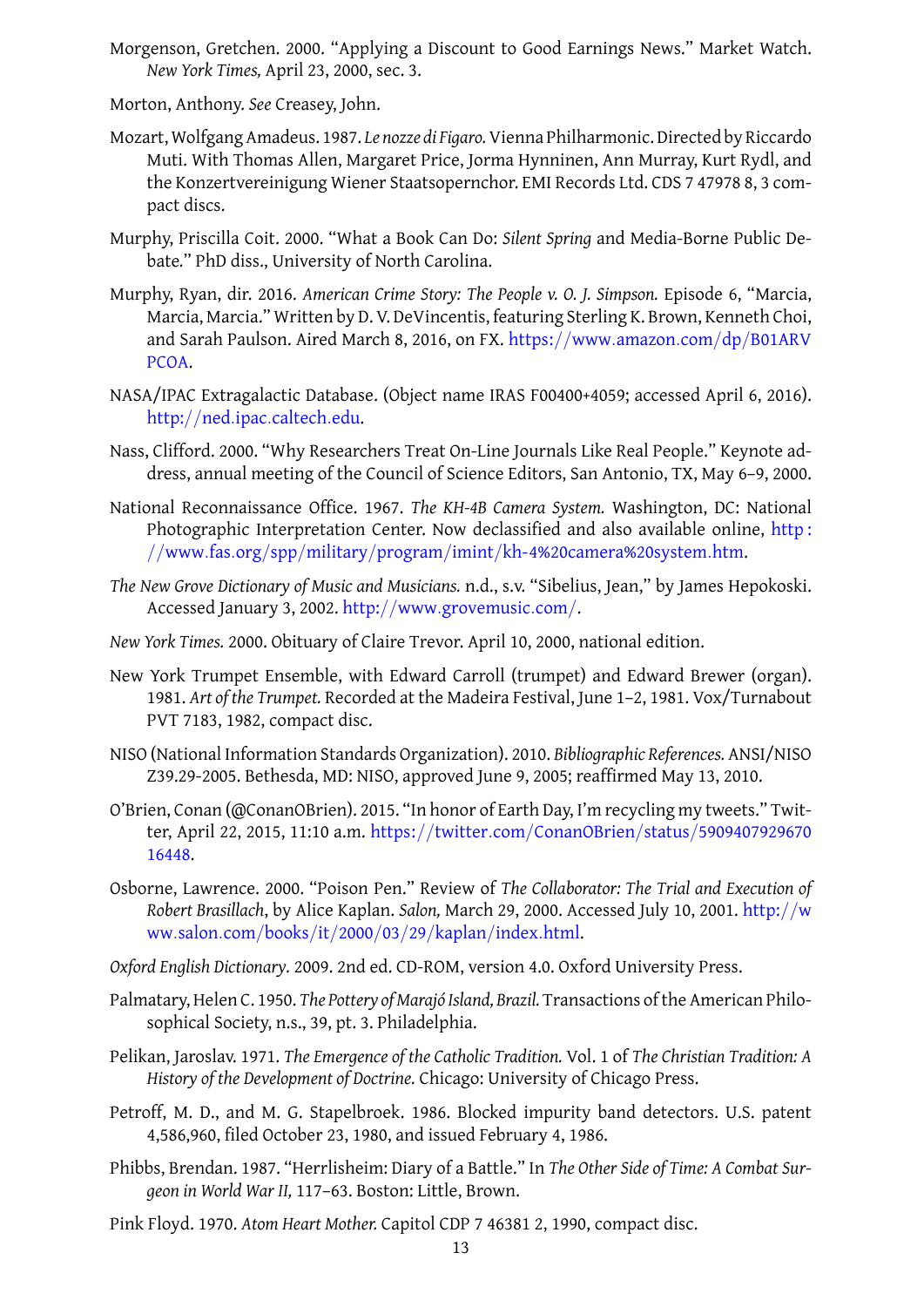- *of the Twentieth Century* [in Russian]. Moscow: Izdatel'stvo "Nauka."
- <span id="page-13-0"></span>. 1977b. *Zemskoe liberal'noe dvizhenie: Sotsial'nye korni i evoliutsiia do nachala XX veka* [The zemstvo liberal movement: Its social roots and evolution to the beginning of the twentieth century]. Moscow: Izdatel'stvo "Nauka."
- <span id="page-13-1"></span>Plato. 1902. *Republic.* In *Clitophon, Republic, Timaeus, Critias,* vol. 4 of *Opera,* edited by J. Burnet, 327–621. Oxford Classical Texts. Oxford: Clarendon Press.
- <span id="page-13-2"></span>Polakow, Valerie. 1993. Afterword to *Lives on the Edge: Single Mothers and Their Children in the Other America,* 175–84. Chicago: University of Chicago Press.
- <span id="page-13-12"></span>Pollan, Michael. 2007. "Michael Pollan Gives a Plant's-Eye View." TED video, 17:31. Filmed in March. Posted February 2008. http://www*.*ted*.*com/index*.*php/talks/michael\_pollan\_g ives\_a\_plant\_s\_eye\_view*.*html.
- <span id="page-13-4"></span>Powell, John. 1998. "Pattern Matching." Grapevine digest mailing list archives. Electric Editors, April 23, 1998. http://www*.*el[ectriceditors](http://www.ted.com/index.php/talks/michael_pollan_gives_a_plant_s_eye_view.html)*.*net/grapevine/archives*.*php.
- <span id="page-13-10"></span>Pros[e, Francine. 2000. Introductio](http://www.ted.com/index.php/talks/michael_pollan_gives_a_plant_s_eye_view.html)n to *Word Court: Wherein Verbal Virtue is Rewarded, Crimes against the Language Are Punished, and PoeticJusticeIs Done,* by Barbara Wallraff, xvii–xxxviii. New York: Har[court.](http://www.electriceditors.net/grapevine/archives.php)
- Ratliff, Ben. 1999. Review of *The Mystery of Samba: Popular Music and National Identity in Brazil*, by Hermano Vianna, edited and translated by John Charles Chasteen. *Lingua Franca* 9 (April): B13–B14.
- <span id="page-13-11"></span>Reaves, Jessica. 2001. "A Weighty Issue: Ever-Fatter Kids." Interview with James Rosen. *Time,* March 14, 2001. http://www*.*time*.*com/time/nation/article/0*,*8599*,*102443*,*00*.*html.
- <span id="page-13-5"></span>Rihanna [Robin Fenty], vocalist. 2007. "Umbrella." Featuring Jay-Z. Spotify. Track 1 on Rihanna, *Good Girl Gone Bad.* Island Def Jam.
- Rodman, Dennis. 1997. *Walk on the Wild Side.* [With Michael Silver. New York: Delacorte Pre](http://www.time.com/time/nation/article/0,8599,102443,00.html)ss.
- <span id="page-13-15"></span>Roosevelt, Eleanor. 1959. "Is America Facing World Leadership?," convocation speech, Ball State Teacher's College, May 6, 1959, Muncie, IN. Radio broadcast, reel-to-reel tape, MPEG copy, 1:12:49. http://libx*.*bsu*.*edu/cdm/singleitem/collection/ElRoos/id/1.
- <span id="page-13-9"></span><span id="page-13-7"></span>Ross, Dorothy. n.d. "The Irish-Catholic Immigrant, 1880–1900: A Study in Social Mobility." Master's thesis, Columbia University.
- Rovio Entertainment. 2014. *Angry Birds Transformers.* [V. 1.4.25. Rovio Entertainm](http://libx.bsu.edu/cdm/singleitem/collection/ElRoos/id/1)ent. Android 4.0 or later. Soundtrack by Vince DiCola and Kenny Meriedeth.
- <span id="page-13-14"></span>Rozner, I. G. 1979. "The War of Liberation of the Ukrainian People in 1648–1654 and Russia" [in Russian]. *Voprosy istorii,* no. 4, 51–64.
- <span id="page-13-6"></span>Rubinstein, Artur. 1946–67. *The Chopin Collection.* RCA Victor/BMG 60822-2-RG, 1991, 11 compact discs.
- Saberhagen, Kelvin. 1928. "Lake Superior Beluga?" *Sturgeon Review* (Winter): 21–45.
- Schellinger, Paul, Christopher Hudson, and Marijk Rijsberman, eds. 1998. *Encyclopedia of the Novel.* Chicago: Fitzroy Dearborn.
- <span id="page-13-13"></span><span id="page-13-8"></span>Schneider, B. 1975. "Eine mittelpleistozäne Herpetofauna von der Insel Chios, Ägäis." *Senckenbergiana Biologica* 56:191–98.
- <span id="page-13-3"></span>Schubert, Franz. 1895. "Das Wandern (Wandering)," *Die schöne Müllerin (The Maid of the Mill).* In *First Vocal Album* (for high voice). New York: G. Schirmer.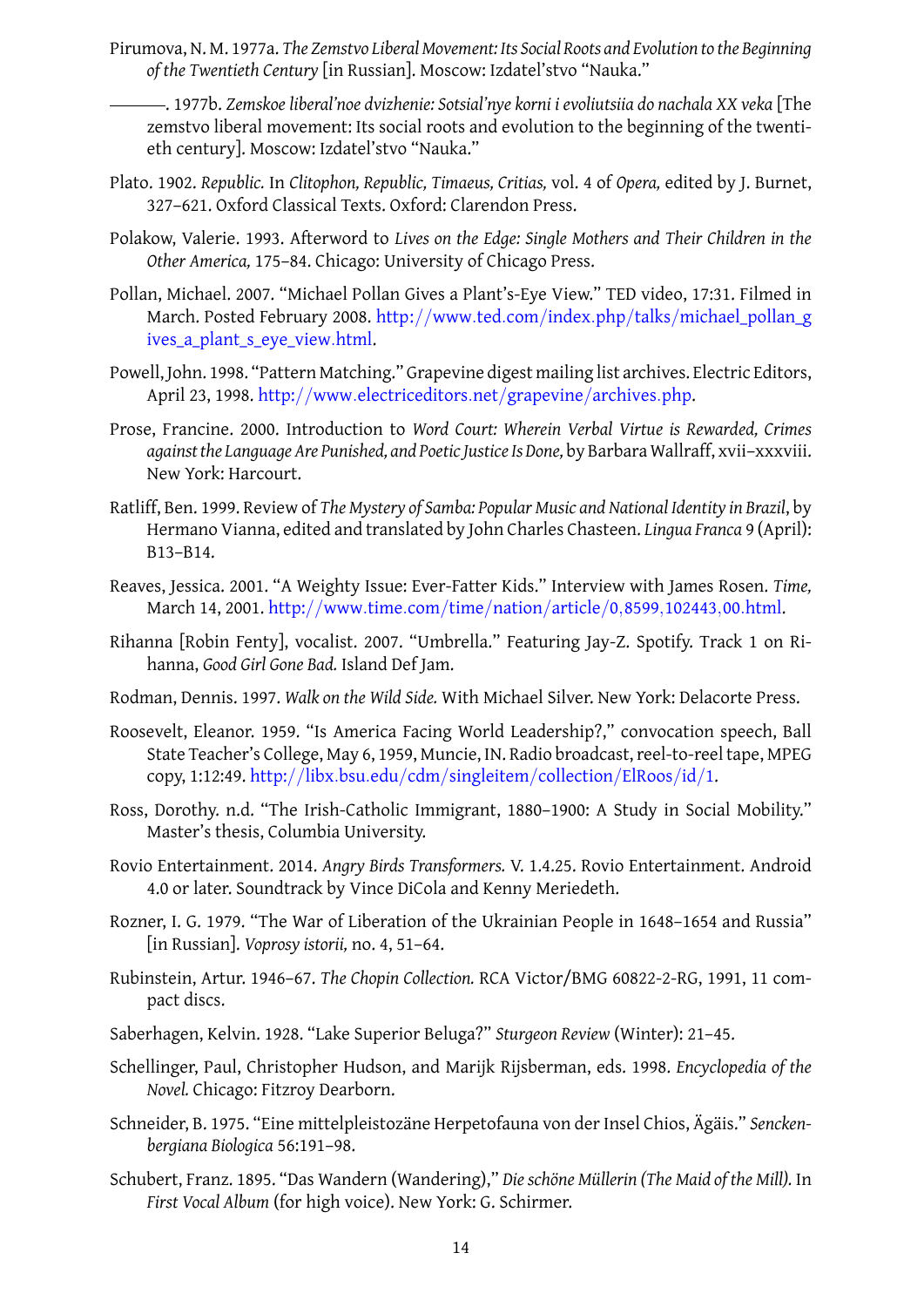- Härtel. Reprint, New York: Dover. Citations refer to the Dover edition.
- Sechzer, Jeri A., S. M. Pfaffilin, F. L. Denmark, A. Griffin, and S. J. Blumenthal, eds. 1996. *Women and Mental Health.* Baltimore: Johns Hopkins Univ. Press.
- <span id="page-14-7"></span>Sereny, Gitta. 1999. *Cries Unheard: Why Children Kill; The Story of Mary Bell.* New York: Metropolitan Books / Henry Holt.
- <span id="page-14-8"></span>Sewall, Jonathan. 1896. "Letter of Jonathan Sewall." *Proceedings of the Massachusetts Historical Society,* 2nd ser., 10 (January): 412–15.
- Shapey, Ralph. 1966. "Partita for Violin and Thirteen Players," score. Special Collections. Joseph Regenstein Library, University of Chicago.
- <span id="page-14-4"></span>Silverstein, Theodore, trans. 1974. *Sir Gawain and the Green Knight.* Chicago: University of Chicago Press.
- <span id="page-14-0"></span>Sirosh, J., R. Miikkulainen, and J. A. Bednar. 1996. "Self-Organization of Orientation Maps, Lateral Connections, and Dynamic Receptive Fields in the Primary Visual Cortex." In *Lateral Interactions in the Cortex: Structure and Function,* edited by J. Sirosh, R. Miikkulainen, and Y. Choe. Austin, TX: UTCS Neural Networks Research Group. Accessed August 27, 2001. http://www*.*cs*.*utexas*.*edu/users/nn/web-pubs/htmlbook96/.
- Soltes, Ori Z., ed. 1999. *Georgia: Art and Civilization through the Ages.* London: Philip Wilson.
- Souz[a, Pete \(@petesouza\). 2016. "President Obama bids farewell to](http://www.cs.utexas.edu/users/nn/web-pubs/htmlbook96/) President Xi of China at the conclusion of the Nuclear Security Summit." Instagram photo, April 1, 2016. https: //www*.*instagram*.*com/p/BDrmfXTtNCt/.
- Spock, Benjamin. 1974. Interview by Milton J. E. Senn, November 20, 1974. Interview 67A[, tran](https://www.instagram.com/p/BDrmfXTtNCt/)script. Senn Oral History Collection, National Library of Medicine, Bethesda, MD.
- *Stan[ze in lode della donna brutta.](https://www.instagram.com/p/BDrmfXTtNCt/)* 1547. Florence.
- Stendhal [Marie Henri Beyle]. 1925. *The Charterhouse of Parma.* Translated by C. K. Scott-Moncrieff. New York: Boni & Liveright.
- <span id="page-14-3"></span><span id="page-14-1"></span>Stenger, Richard. 1999. "Tiny Human-Borne Monitoring Device Sparks Privacy Fears." CNN.com, December 20, 1999. http://www*.*cnn*.*com/1999/TECH/ptech/12/20/implan t*.*device/.
- <span id="page-14-5"></span>Stoffle, Richard W., et al. 2000. "Gho[st Dancing the Grand Canyon."](http://www.cnn.com/1999/TECH/ptech/12/20/implant.device/) *Current Anthropology* 41 (1). https://doi*.*org/10*.*1086/30010.
- <span id="page-14-10"></span>Stra[yed, Chery](http://www.cnn.com/1999/TECH/ptech/12/20/implant.device/)l. 2012. *Wild: From Lost to Found on the Pacific Crest Trail.* Read by Bernadette Dunne. New York: Random House Audio. Audible audio ed., 13hr., 6 min.
- <span id="page-14-11"></span>Suan[gtho, V., and E. B. Lauridson. 1](https://doi.org/10.1086/30010)990. *Flowering and Seed Production in* Tectona grandis *L.f.*: *Report on the DANIDA Training Course on Tree Improvement Program.* Chiang Mai, Thailand.
- <span id="page-14-9"></span>Terborgh, J. 1974. "Preservation of Natural Diversity: The Problem of Extinction-Prone species." *BioScience* 24:715–22.
- <span id="page-14-6"></span>Thompson, E. P. 1964. *The Making of the English Working Class.* New York: Pantheon. (Published in UK in 1963.)
- Tillich, Paul. 1951–63. *Systematic Theology.* 3 vols. Chicago: University of Chicago Press.
- <span id="page-14-2"></span>*A True and Sincere Declaration of the Purpose and Ends of the Plantation Begun in Virginia, of the Degrees Which It Hath Received, and Means by Which It Hath Been Advanced.* 1610. London.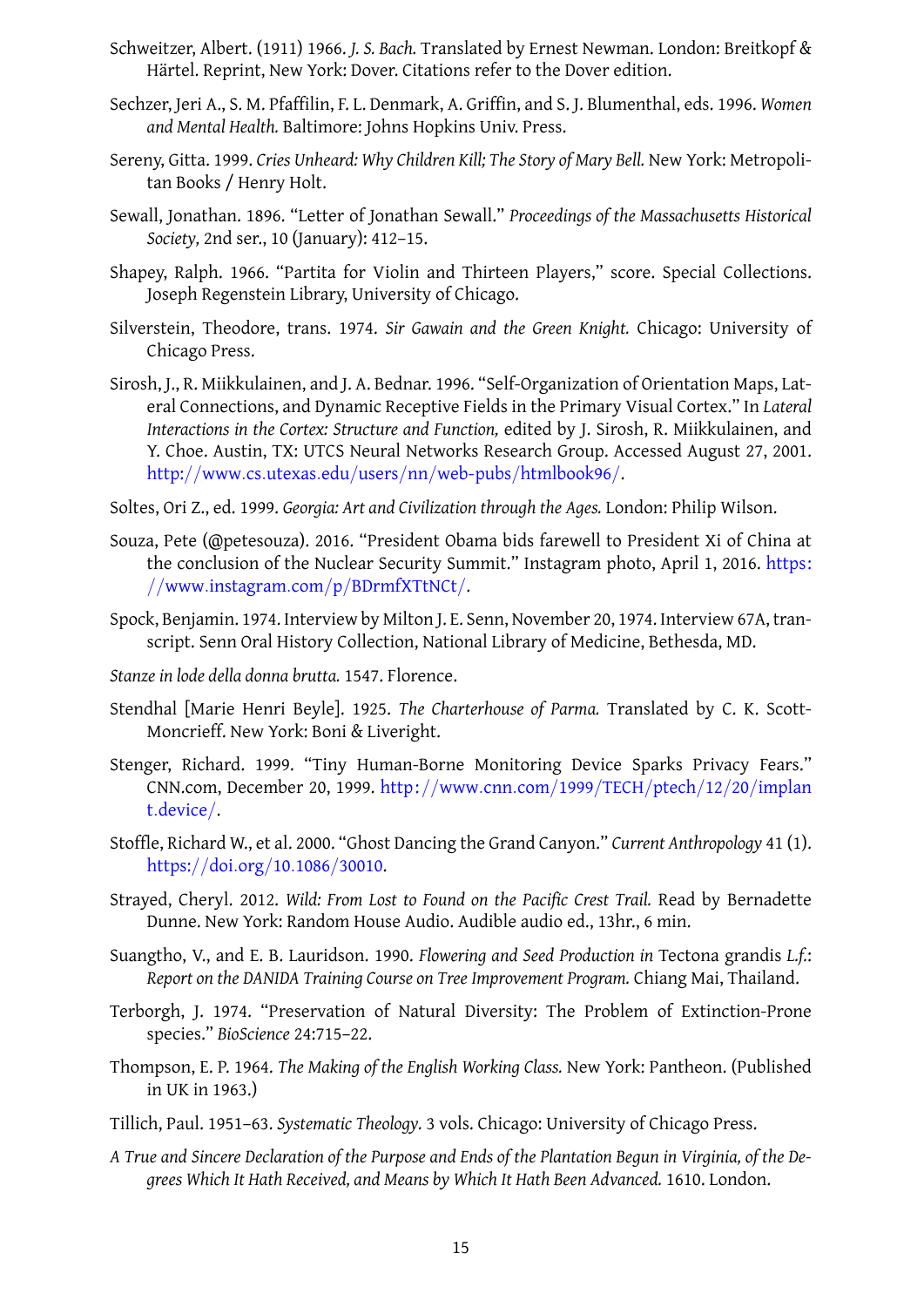- vised by Wayne C. Booth, Gregory G. Colomb, Joseph M. Williams, and the University of Chicago Press Staff. Chicago: University of Chicago Press.
- <span id="page-15-9"></span>Twain, Mark. n.d. *The Humor of Mark Twain.* Commuters' Library. Arlington, TX: Entertainment Software. 6 cassettes.
- <span id="page-15-7"></span>University of Chicago Press. 2017. *The Chicago Manual of Style.* 17th ed. Chicago: University of Chicago Press.
- <span id="page-15-0"></span>van Herwijnen, Eric. 1988. *Future Office Systems Requirements.* Technical report. CERN DD internal note, November.
- <span id="page-15-16"></span>Verdi, Giuseppe. 1998. *Il corsaro (melodramma tragico* in three acts*).* Libretto by Francesco Maria Piave. Edited by Elizabeth Hudson. 2 vols. The Works of Giuseppe Verdi, ser. 1, Operas. Chicago: University of Chicago Press; Milan: G. Ricordi.
- <span id="page-15-3"></span>Viv (Jerusalem, Isr.). 2015. Comment on Amlen, "Hoot," January 27, 2015. *Wordplay* (blog). *New York Times,* January 26, 2015.
- W3C (Worldwide Web Consortium). 2008. *Extensible Markup Language (XML) 1.0.* 5th ed. Edited by Tim Bray, Jean Paoli, C. M. Sperberg-McQueen, Eve Maler, and François Yergeau. W3C, November 26, 2008. http://www*.*w3*.*org/TR/2008/REC-xml-20081126/.
- Walker, J. R., and T. Taylor. 1998. *The Columbia Guide to Online Style.* New York: Columbia Univ. Press.
- <span id="page-15-10"></span>Wall, J. V. 1971. "2700 M[Hz Observations of 4C Radio Sources in the Declinatio](http://www.w3.org/TR/2008/REC-xml-20081126/)n Zone +4 to -4." *Australian J. Phys. Astrophys.* Suppl. no. 20.
- <span id="page-15-4"></span>Wallraff, Barbara. 2000. Word Court. *Atlantic Monthly,* April.
- <span id="page-15-17"></span>Warr, Mark, and Christopher G. Ellison. 2000. "Rethinking Social Reactions to Crime: Personal and Altruistic Fear in Family Households." *American Journal of Sociology* 106, no. 3 (November): 551–78. http : //www*.*journals*.*uchicago*.*edu/AJS/journal/issues/v106n 3/050125/050125*.*html.
- <span id="page-15-5"></span>Wauchope, Robert. 1950. *A Tentative Sequence of Pre-Classic Ceramics in Middle America.* Middle American Research Rec[ords, vol. 1, no. 14. New Orleans, LA: Tulane University.](http://www.journals.uchicago.edu/AJS/journal/issues/v106n3/050125/050125.html)
- Web[er, M., H. M. de Burlet, a](http://www.journals.uchicago.edu/AJS/journal/issues/v106n3/050125/050125.html)nd O. Abel. 1928. *Die Säugetiere.* 2nd ed. 2 vols. Jena: Gustav Fischer.
- <span id="page-15-11"></span>Weed, A. E. 1903. *At the Foot of the Flatiron.* American Mutoscope and Biograph Company. 35 mm; 2:19 at 15 fps. From Library of Congress. *The Life of a City: Early Films of New York, 1898–1906.* MPEG. Accessed August 14, 2001. http://lcweb2*.*loc*.*gov/ammem/papr/nychome*.*html.
- <span id="page-15-12"></span><span id="page-15-8"></span>Wereszycki, Henryk. 1977. *Koniec sojuszu trzech cesarzy* [The end of the Three Emperors' League]. Warsaw: PWN.
- White, E. B. 1946a. EBW to B. Russell, [2 September 1946. In E. B. White](http://lcweb2.loc.gov/ammem/papr/nychome.html) 1976, 283.

<span id="page-15-13"></span>. 1946b. EBW to Harold Ross, memorandum, 2 May 1946. In E. B. White 1976, 273.

<span id="page-15-1"></span>. 1976. *Letters of E. B. White.* Edited by Dorothy Lobrano Guth. N[ew Yo](#page-15-14)rk: Harper & Row.

- <span id="page-15-2"></span>White, Stephen A. 1999. "Callimachus Battiades (*Epigr.* 35)*.*" *Classical Philology* [94 \(A](#page-15-14)pril): 168– 81.
- <span id="page-15-14"></span><span id="page-15-6"></span>Whittington, D., et al., eds. 1991. "A Study of Water Vending and Willingness to Pay for Water in Onitsha, Nigeria." Special issue, *World Development* 19 (2–3).
- <span id="page-15-15"></span>Wiens, J. A. 1983. "Avian Community Ecology: An Iconoclastic View." In Brush and Clark 1983, 355–403.